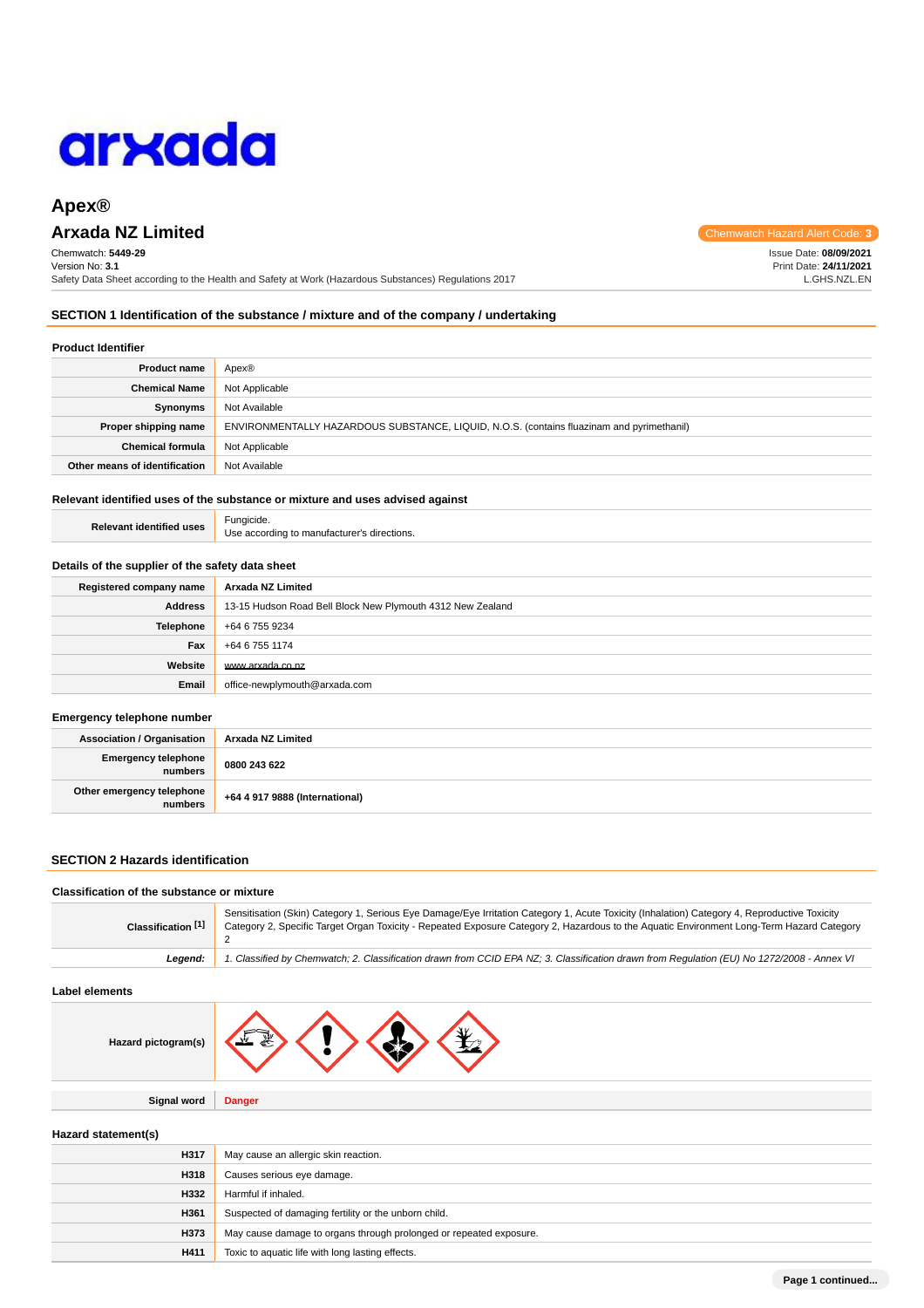# Issue Date: **08/09/2021** Print Date: **24/11/2021**

# **Precautionary statement(s) Prevention**

| P <sub>201</sub> | Obtain special instructions before use.                                          |
|------------------|----------------------------------------------------------------------------------|
| P260             | Do not breathe mist/vapours/spray.                                               |
| P271             | Use only outdoors or in a well-ventilated area.                                  |
| P280             | Wear protective gloves, protective clothing, eye protection and face protection. |
| P273             | Avoid release to the environment.                                                |
| P272             | Contaminated work clothing should not be allowed out of the workplace.           |

## **Precautionary statement(s) Response**

| P305+P351+P338 | IF IN EYES: Rinse cautiously with water for several minutes. Remove contact lenses, if present and easy to do. Continue rinsing. |
|----------------|----------------------------------------------------------------------------------------------------------------------------------|
| P308+P313      | IF exposed or concerned: Get medical advice/attention.                                                                           |
| P310           | Immediately call a POISON CENTER/doctor/physician/first aider.                                                                   |
| P302+P352      | IF ON SKIN: Wash with plenty of water.                                                                                           |
| P333+P313      | If skin irritation or rash occurs: Get medical advice/attention.                                                                 |
| P362+P364      | Take off contaminated clothing and wash it before reuse.                                                                         |
| P391           | Collect spillage.                                                                                                                |
| P304+P340      | IF INHALED: Remove person to fresh air and keep comfortable for breathing.                                                       |

# **Precautionary statement(s) Storage**

**P405** Store locked up.

# **Precautionary statement(s) Disposal**

**P501** Dispose of contents/container to authorised hazardous or special waste collection point in accordance with any local regulation.

# **SECTION 3 Composition / information on ingredients**

## **Substances**

See section below for composition of Mixtures

## **Mixtures**

| <b>CAS No</b> | %[weight]                                              | Name                                                                                                                                        |
|---------------|--------------------------------------------------------|---------------------------------------------------------------------------------------------------------------------------------------------|
| 53112-28-0    | $10 - 30$                                              | pyrimethanil                                                                                                                                |
| 79622-59-6    | $10 - 30$                                              | fluazinam                                                                                                                                   |
| Not Available | balance                                                | Ingredients determined not to be hazardous                                                                                                  |
| Not Available |                                                        | includes                                                                                                                                    |
| 7732-18-5     | $30 - 60$                                              | water                                                                                                                                       |
| Legend:       | 4. Classification drawn from C&L * EU IOELVs available | 1. Classified by Chemwatch; 2. Classification drawn from CCID EPA NZ; 3. Classification drawn from Regulation (EU) No 1272/2008 - Annex VI; |

## **SECTION 4 First aid measures**

| Description of first aid measures |                                                                                                                                                                                                                                                                                                                                                                                                                                                                                                                                                                                                                                                                                                                                                                                                                                                                                                                     |  |
|-----------------------------------|---------------------------------------------------------------------------------------------------------------------------------------------------------------------------------------------------------------------------------------------------------------------------------------------------------------------------------------------------------------------------------------------------------------------------------------------------------------------------------------------------------------------------------------------------------------------------------------------------------------------------------------------------------------------------------------------------------------------------------------------------------------------------------------------------------------------------------------------------------------------------------------------------------------------|--|
| <b>Eye Contact</b>                | If this product comes in contact with the eyes:<br>Immediately hold eyelids apart and flush the eye continuously with running water.<br>Ensure complete irrigation of the eye by keeping eyelids apart and away from eye and moving the eyelids by occasionally lifting the upper<br>and lower lids.<br>► Continue flushing until advised to stop by the Poisons Information Centre or a doctor, or for at least 15 minutes.<br>Transport to hospital or doctor without delay.<br>Removal of contact lenses after an eye injury should only be undertaken by skilled personnel.                                                                                                                                                                                                                                                                                                                                     |  |
| <b>Skin Contact</b>               | If skin contact occurs:<br>Immediately remove all contaminated clothing, including footwear.<br>Flush skin and hair with running water (and soap if available).<br>Seek medical attention in event of irritation.                                                                                                                                                                                                                                                                                                                                                                                                                                                                                                                                                                                                                                                                                                   |  |
| Inhalation                        | If fumes or combustion products are inhaled remove from contaminated area.<br>Lay patient down. Keep warm and rested.<br>Prostheses such as false teeth, which may block airway, should be removed, where possible, prior to initiating first aid procedures.<br>Apply artificial respiration if not breathing, preferably with a demand valve resuscitator, bag-valve mask device, or pocket mask as trained.<br>Perform CPR if necessary.<br>Transport to hospital, or doctor, without delay.                                                                                                                                                                                                                                                                                                                                                                                                                     |  |
| Ingestion                         | FIF SWALLOWED, REFER FOR MEDICAL ATTENTION, WHERE POSSIBLE, WITHOUT DELAY.<br>For advice, contact a Poisons Information Centre or a doctor.<br>Urgent hospital treatment is likely to be needed.<br>In the mean time, qualified first-aid personnel should treat the patient following observation and employing supportive measures as indicated<br>by the patient's condition.<br>If the services of a medical officer or medical doctor are readily available, the patient should be placed in his/her care and a copy of the SDS<br>should be provided. Further action will be the responsibility of the medical specialist.<br>If medical attention is not available on the worksite or surroundings send the patient to a hospital together with a copy of the SDS.<br>Where medical attention is not immediately available or where the patient is more than 15 minutes from a hospital or unless instructed |  |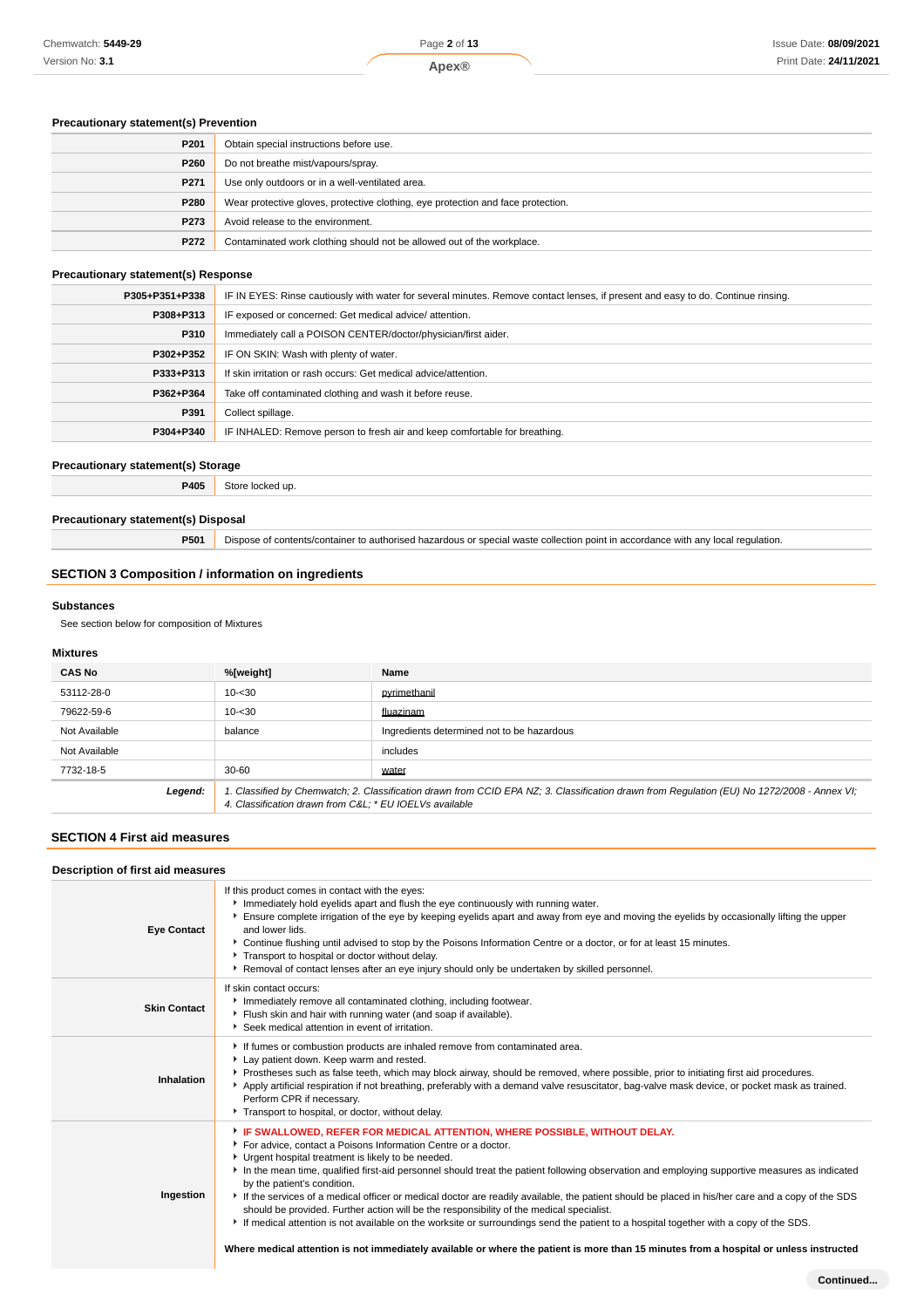#### **Apex®**

## **otherwise:**

**INDUCE** vomiting with fingers down the back of the throat, **ONLY IF CONSCIOUS**. Lean patient forward or place on left side (head-down position, if possible) to maintain open airway and prevent aspiration. **NOTE:** Wear a protective glove when inducing vomiting by mechanical means.

**Indication of any immediate medical attention and special treatment needed**

Treat symptomatically.

Symptoms of vasodilation and reflex tachycardia may present following organic nitrate overdose; most organic nitrates are extensively metabolised by hydrolysis to inorganic nitrites. Organic nitrates and nitrites are readily absorbed through the skin, lungs, mucosa and gastro-intestinal tract.

The toxicity of nitrates and nitrites result from their vasodilating properties and their propensity to form methaemoglobin.

- Most produce a peak effect within 30 minutes.
- Clinical signs of cyanosis appear before other symptoms because of the dark pigmentation of methaemoglobin.
- Initial attention should be directed towards improving oxygen delivery, with assisted ventilation, if necessary. Hyperbaric oxygen has not demonstrated conclusive benefits.
- **Institute cardiac monitoring, especially in patients with coronary artery or pulmonary disease.**
- Hypotension should respond to Trendelenburg's position and intravenous fluids; otherwise dopamine may be needed.
- $\blacktriangleright$  Naloxone, glucose and thiamine should be given if a multiple ingestion is suspected.
- Decontaminate using Ipecac Syrup for alert patients or lavage for obtunded patients who present within 2-4 hours of ingestion.
- Symptomatic patients with methaemoglobin levels over 30% should receive methylene blue.(Cyanosis alone, is not an indication for treatment). The usual dose is 1-2 mg/kg of a 1% solution (10 mg/ml) IV over 5 minutes; repeat, using the same dose if symptoms of hypoxia fail to subside within 1 hour.

[Ellenhorn and Barceloux: Medical Toxicology]

BIOLOGICAL EXPOSURE INDEX - BEI

| These represent the determinants observed in specimens collected from a healthy worker who has been exposed at the Exposure Standard (ES or TLV): |                     |                        |          |
|---------------------------------------------------------------------------------------------------------------------------------------------------|---------------------|------------------------|----------|
| Determinant                                                                                                                                       | Index               | Sampling Time          | Comments |
| 1. Methaemoglobin in blood                                                                                                                        | 1.5% of haemoglobin | During or end of shift | B.NS.SQ  |
|                                                                                                                                                   |                     |                        |          |

B: Background levels occur in specimens collected from subjects **NOT** exposed

NS: Non-specific determinant;also observed after exposure to other materials

SQ: Semi-quantitative determinant - Interpretation may be ambiguous; should be used as a screening test or confirmatory test.

## **SECTION 5 Firefighting measures**

#### **Extinguishing media**

The product contains a substantial proportion of water, therefore there are no restrictions on the type of extinguishing media which may be used. Choice of extinguishing media should take into account surrounding areas.

Though the material is non-combustible, evaporation of water from the mixture, caused by the heat of nearby fire, may produce floating layers of combustible substances. In such an event consider:

- $h$  foam.
- dry chemical powder.
- carbon dioxide.

## **Special hazards arising from the substrate or mixture**

| -<br><b>finilit</b> y<br>$-1$ . The state $-1$ | N∩n<br>nwr |
|------------------------------------------------|------------|
|                                                |            |

## **Advice for firefighters**

| <b>Fire Fighting</b>         | Alert Fire Brigade and tell them location and nature of hazard.<br>▶ Wear breathing apparatus plus protective gloves in the event of a fire.<br>▶ Prevent, by any means available, spillage from entering drains or water courses.<br>Use fire fighting procedures suitable for surrounding area.<br>DO NOT approach containers suspected to be hot.<br>Cool fire exposed containers with water spray from a protected location.<br>If safe to do so, remove containers from path of fire.<br>Equipment should be thoroughly decontaminated after use.                                                                               |
|------------------------------|--------------------------------------------------------------------------------------------------------------------------------------------------------------------------------------------------------------------------------------------------------------------------------------------------------------------------------------------------------------------------------------------------------------------------------------------------------------------------------------------------------------------------------------------------------------------------------------------------------------------------------------|
| <b>Fire/Explosion Hazard</b> | The material is not readily combustible under normal conditions.<br>► However, it will break down under fire conditions and the organic component may burn.<br>Not considered to be a significant fire risk.<br>Heat may cause expansion or decomposition with violent rupture of containers.<br>▶ Decomposes on heating and may produce toxic fumes of carbon monoxide (CO).<br>May emit acrid smoke.<br>Decomposes on heating and produces toxic fumes of:<br>carbon dioxide (CO2)<br>hydrogen chloride<br>phosgene<br>hydrogen fluoride<br>nitrogen oxides (NOx)<br>other pyrolysis products typical of burning organic material. |

#### **SECTION 6 Accidental release measures**

**Personal precautions, protective equipment and emergency procedures**

See section 8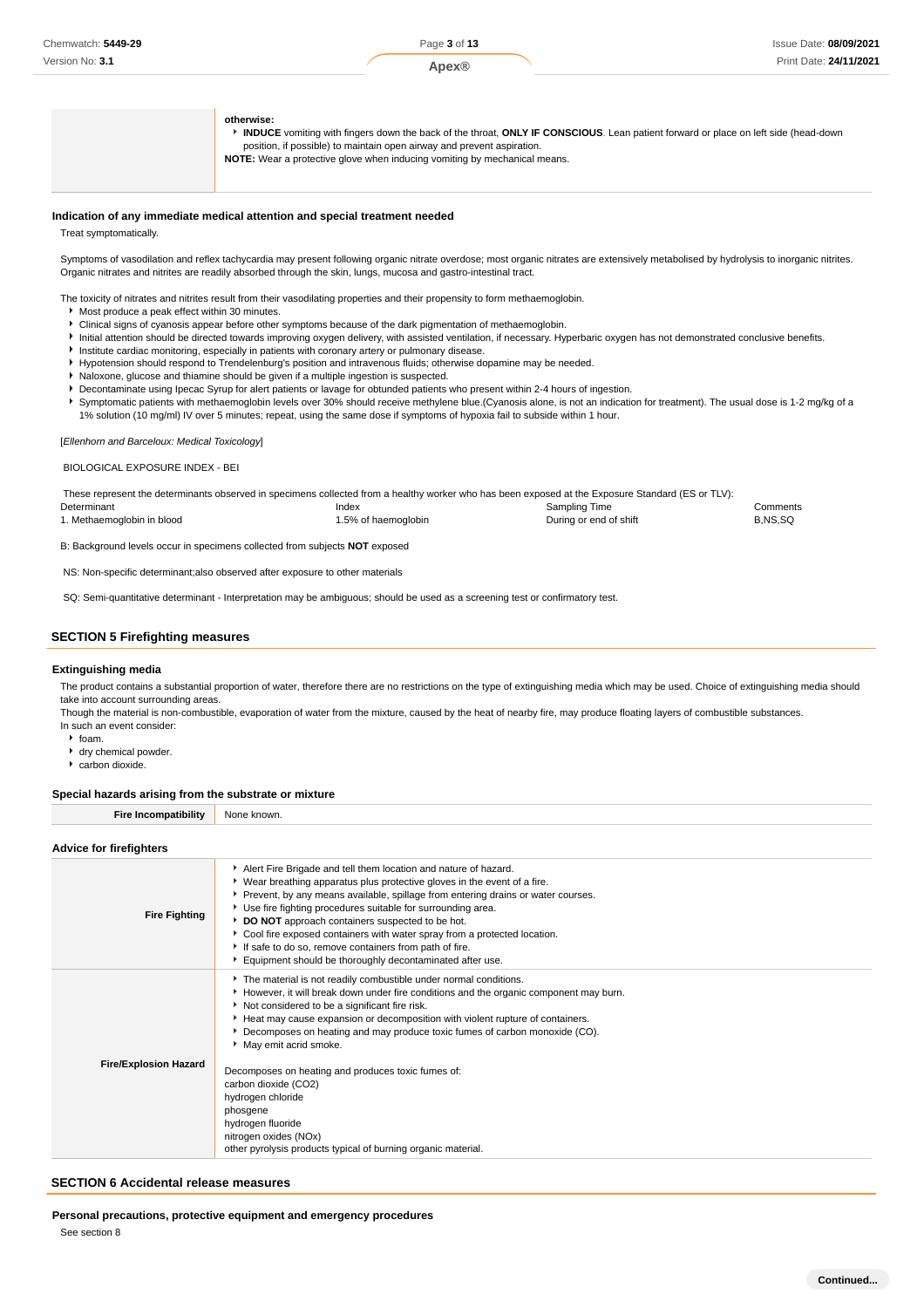## **Environmental precautions**

See section 12

#### **Methods and material for containment and cleaning up**

| <b>Minor Spills</b> | Environmental hazard - contain spillage.<br>Clean up all spills immediately.<br>Avoid breathing vapours and contact with skin and eyes.<br>► Control personal contact with the substance, by using protective equipment.<br>• Contain and absorb spill with sand, earth, inert material or vermiculite.<br>▶ Wipe up.<br>• Place in a suitable, labelled container for waste disposal.                                                                                                                                                                                                                                                                                                                                                                                                                                                                           |
|---------------------|------------------------------------------------------------------------------------------------------------------------------------------------------------------------------------------------------------------------------------------------------------------------------------------------------------------------------------------------------------------------------------------------------------------------------------------------------------------------------------------------------------------------------------------------------------------------------------------------------------------------------------------------------------------------------------------------------------------------------------------------------------------------------------------------------------------------------------------------------------------|
| <b>Major Spills</b> | Clear area of personnel and move upwind.<br>Alert Fire Brigade and tell them location and nature of hazard.<br>▶ Wear breathing apparatus plus protective gloves.<br>▶ Prevent, by any means available, spillage from entering drains or water course.<br>Stop leak if safe to do so.<br>Contain spill with sand, earth or vermiculite.<br>• Collect recoverable product into labelled containers for recycling.<br>Neutralise/decontaminate residue (see Section 13 for specific agent).<br>Collect solid residues and seal in labelled drums for disposal.<br>▶ Wash area and prevent runoff into drains.<br>After clean up operations, decontaminate and launder all protective clothing and equipment before storing and re-using.<br>If contamination of drains or waterways occurs, advise emergency services.<br>Environmental hazard - contain spillage. |

Personal Protective Equipment advice is contained in Section 8 of the SDS.

## **SECTION 7 Handling and storage**

| Precautions for safe handling |                                                                                                                                                                                                                                                                                                                                                                                                                                                                                                                                                                                                                                                                                                                                                                                                                                                                                |
|-------------------------------|--------------------------------------------------------------------------------------------------------------------------------------------------------------------------------------------------------------------------------------------------------------------------------------------------------------------------------------------------------------------------------------------------------------------------------------------------------------------------------------------------------------------------------------------------------------------------------------------------------------------------------------------------------------------------------------------------------------------------------------------------------------------------------------------------------------------------------------------------------------------------------|
| Safe handling                 | DO NOT allow clothing wet with material to stay in contact with skin<br>Avoid all personal contact, including inhalation.<br>▶ Wear protective clothing when risk of exposure occurs.<br>Use in a well-ventilated area.<br>Avoid contact with moisture.<br>Avoid contact with incompatible materials.<br>When handling, DO NOT eat, drink or smoke.<br>Keep containers securely sealed when not in use.<br>Avoid physical damage to containers.<br>Always wash hands with soap and water after handling.<br>▶ Work clothes should be laundered separately. Launder contaminated clothing before re-use.<br>Use good occupational work practice.<br>▶ Observe manufacturer's storage and handling recommendations contained within this SDS.<br>Atmosphere should be regularly checked against established exposure standards to ensure safe working conditions are maintained. |
| Other information             | Store in original containers.<br>Keep containers securely sealed.<br>No smoking, naked lights or ignition sources.<br>Store in a cool, dry, well-ventilated area.<br>Store away from incompatible materials and foodstuff containers.<br>▶ Protect containers against physical damage and check regularly for leaks.<br>• Observe manufacturer's storage and handling recommendations contained within this SDS.                                                                                                                                                                                                                                                                                                                                                                                                                                                               |

## **Conditions for safe storage, including any incompatibilities**

| Suitable container      | HDPE Jerrycans.<br>• Polyethylene or polypropylene container.<br>Packing as recommended by manufacturer.<br>• Check all containers are clearly labelled and free from leaks. |
|-------------------------|------------------------------------------------------------------------------------------------------------------------------------------------------------------------------|
| Storage incompatibility | Avoid reaction with oxidising agents, bases and strong reducing agents.<br>Avoid strong acids, acid chlorides, acid anhydrides and chloroformates.                           |
| $\frac{1}{2}$           |                                                                                                                                                                              |

 $X - M$ ust not be stored together<br>**0** — May be stored together with **20 May be stored together with specific preventions** 

**+** — May be stored together

Note: Depending on other risk factors, compatibility assessment based on the table above may not be relevant to storage situations, particularly where large volumes of dangerous goods are stored and handled. Reference should be made to the Safety Data Sheets for each substance or article and risks assessed accordingly.

# **SECTION 8 Exposure controls / personal protection**

**+ x + x + + +**

**Control parameters**

**Occupational Exposure Limits (OEL)**

**INGREDIENT DATA**

Not Available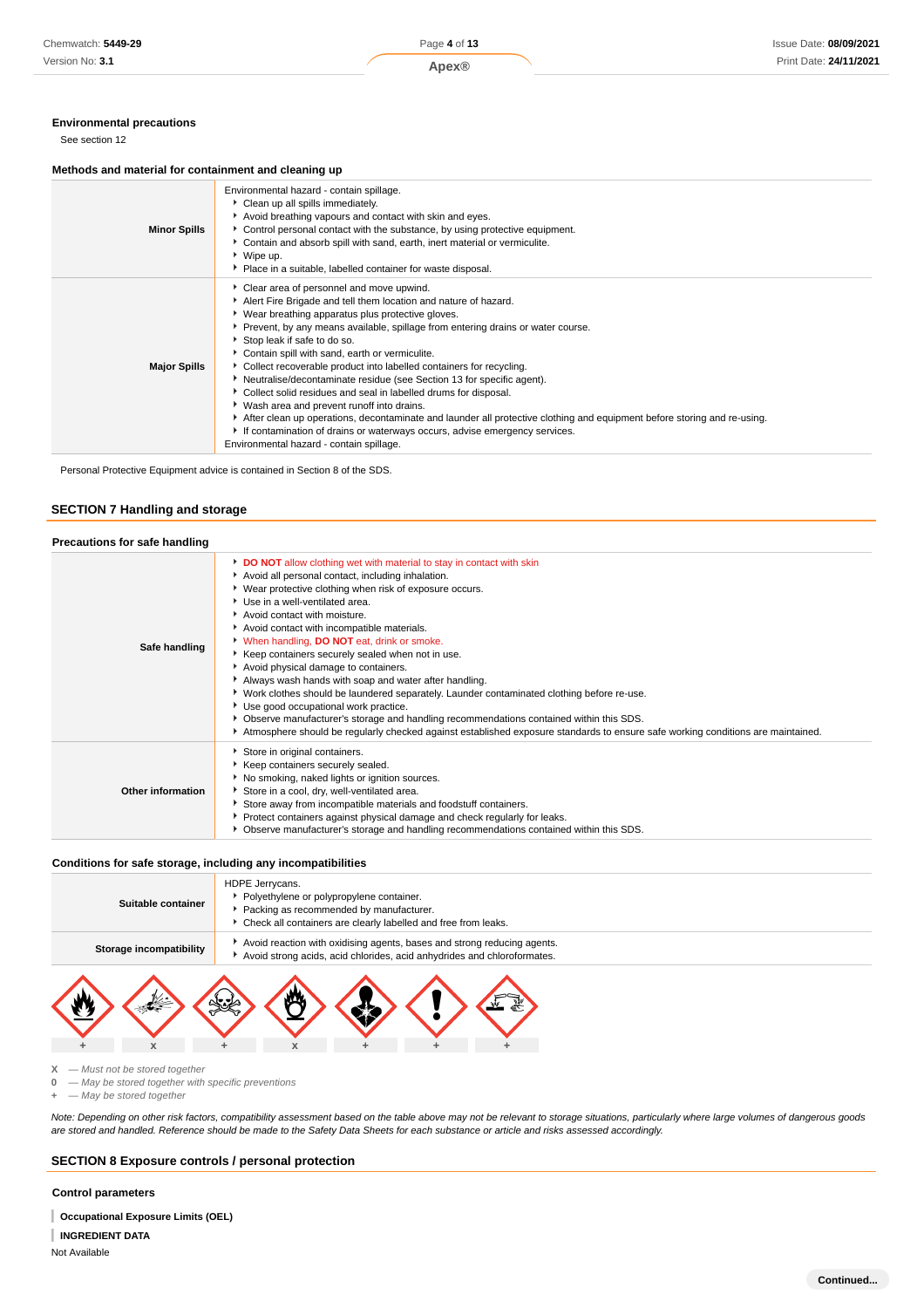| Chemwatch: 5449-29 | Page 5 of 13 | Issue Date: 08/09/2021 |
|--------------------|--------------|------------------------|
| Version No: 3.1    | <b>pex®</b>  | Print Date: 24/11/2021 |

# **Emergency Limits**

| Ingredient   | TEEL-1               | TEEL-2        |                     | TEEL-3        |
|--------------|----------------------|---------------|---------------------|---------------|
| Apex®        | Not Available        | Not Available |                     | Not Available |
|              |                      |               |                     |               |
| Ingredient   | <b>Original IDLH</b> |               | <b>Revised IDLH</b> |               |
| pyrimethanil | Not Available        |               | Not Available       |               |
| fluazinam    | Not Available        |               | Not Available       |               |
| water        | Not Available        |               | Not Available       |               |
|              |                      |               |                     |               |

# **Occupational Exposure Banding**

| Ingredient | <b>Occupational Exposure Band Rating</b>                                                                                                                                                                                                                                                                                                                                 | <b>Occupational Exposure Band Limit</b> |
|------------|--------------------------------------------------------------------------------------------------------------------------------------------------------------------------------------------------------------------------------------------------------------------------------------------------------------------------------------------------------------------------|-----------------------------------------|
| fluazinam  |                                                                                                                                                                                                                                                                                                                                                                          | $\leq 0.01$ ma/m <sup>3</sup>           |
| Notes:     | Occupational exposure banding is a process of assigning chemicals into specific categories or bands based on a chemical's potency and the<br>adverse health outcomes associated with exposure. The output of this process is an occupational exposure band (OEB), which corresponds to a<br>range of exposure concentrations that are expected to protect worker health. |                                         |

# **MATERIAL DATA**

| <b>Exposure controls</b> |  |
|--------------------------|--|
|--------------------------|--|

| Appropriate engineering<br>controls | Engineering controls are used to remove a hazard or place a barrier between the worker and the hazard. Well-designed engineering controls can<br>be highly effective in protecting workers and will typically be independent of worker interactions to provide this high level of protection.<br>The basic types of engineering controls are:<br>Process controls which involve changing the way a job activity or process is done to reduce the risk.<br>Enclosure and/or isolation of emission source which keeps a selected hazard "physically" away from the worker and ventilation that strategically<br>"adds" and "removes" air in the work environment. Ventilation can remove or dilute an air contaminant if designed properly. The design of a<br>ventilation system must match the particular process and chemical or contaminant in use.<br>Employers may need to use multiple types of controls to prevent employee overexposure.<br>Local exhaust ventilation usually required. If risk of overexposure exists, wear approved respirator. Correct fit is essential to obtain adequate<br>protection. Supplied-air type respirator may be required in special circumstances. Correct fit is essential to ensure adequate protection.<br>An approved self contained breathing apparatus (SCBA) may be required in some situations.<br>Provide adequate ventilation in warehouse or closed storage area. Air contaminants generated in the workplace possess varying "escape"<br>velocities which, in turn, determine the "capture velocities" of fresh circulating air required to effectively remove the contaminant.<br>Type of Contaminant:<br>solvent, vapours, degreasing etc., evaporating from tank (in still air).<br>aerosols, fumes from pouring operations, intermittent container filling, low speed conveyer transfers, welding, spray<br>drift, plating acid fumes, pickling (released at low velocity into zone of active generation)<br>direct spray, spray painting in shallow booths, drum filling, conveyer loading, crusher dusts, gas discharge (active<br>generation into zone of rapid air motion)<br>grinding, abrasive blasting, tumbling, high speed wheel generated dusts (released at high initial velocity into zone of<br>very high rapid air motion).<br>Within each range the appropriate value depends on:<br>Lower end of the range<br>1: Room air currents minimal or favourable to capture<br>2: Contaminants of low toxicity or of nuisance value only.<br>3: Intermittent, low production.<br>4: Large hood or large air mass in motion<br>Simple theory shows that air velocity falls rapidly with distance away from the opening of a simple extraction pipe. Velocity generally decreases<br>with the square of distance from the extraction point (in simple cases). Therefore the air speed at the extraction point should be adjusted,<br>accordingly, after reference to distance from the contaminating source. The air velocity at the extraction fan, for example, should be a minimum of<br>1-2 m/s (200-400 f/min) for extraction of solvents generated in a tank 2 meters distant from the extraction point. Other mechanical considerations,<br>producing performance deficits within the extraction apparatus, make it essential that theoretical air velocities are multiplied by factors of 10 or<br>more when extraction systems are installed or used. | Upper end of the range<br>1: Disturbing room air currents<br>2: Contaminants of high toxicity<br>3: High production, heavy use<br>4: Small hood-local control only                                                                                                                                                                                                                                                                                                                                                                                                                                                                                                                                                             | Air Speed:<br>$0.25 - 0.5$ m/s<br>(50-100 f/min.)<br>0.5-1 m/s (100-200<br>f/min.)<br>1-2.5 m/s (200-500<br>f/min.)<br>2.5-10 m/s<br>(500-2000 f/min.) |
|-------------------------------------|------------------------------------------------------------------------------------------------------------------------------------------------------------------------------------------------------------------------------------------------------------------------------------------------------------------------------------------------------------------------------------------------------------------------------------------------------------------------------------------------------------------------------------------------------------------------------------------------------------------------------------------------------------------------------------------------------------------------------------------------------------------------------------------------------------------------------------------------------------------------------------------------------------------------------------------------------------------------------------------------------------------------------------------------------------------------------------------------------------------------------------------------------------------------------------------------------------------------------------------------------------------------------------------------------------------------------------------------------------------------------------------------------------------------------------------------------------------------------------------------------------------------------------------------------------------------------------------------------------------------------------------------------------------------------------------------------------------------------------------------------------------------------------------------------------------------------------------------------------------------------------------------------------------------------------------------------------------------------------------------------------------------------------------------------------------------------------------------------------------------------------------------------------------------------------------------------------------------------------------------------------------------------------------------------------------------------------------------------------------------------------------------------------------------------------------------------------------------------------------------------------------------------------------------------------------------------------------------------------------------------------------------------------------------------------------------------------------------------------------------------------------------------------------------------------------------------------------------------------------------------------------------------------------------------------------------------------------------------------------------------------------------------------------------------------------------------------------------------------------------------------------------------------------------------------------------------------------------------------------------------------------------------------------------------------------------------------------------------------------------------------------------------------------------------|--------------------------------------------------------------------------------------------------------------------------------------------------------------------------------------------------------------------------------------------------------------------------------------------------------------------------------------------------------------------------------------------------------------------------------------------------------------------------------------------------------------------------------------------------------------------------------------------------------------------------------------------------------------------------------------------------------------------------------|--------------------------------------------------------------------------------------------------------------------------------------------------------|
| <b>Personal protection</b>          |                                                                                                                                                                                                                                                                                                                                                                                                                                                                                                                                                                                                                                                                                                                                                                                                                                                                                                                                                                                                                                                                                                                                                                                                                                                                                                                                                                                                                                                                                                                                                                                                                                                                                                                                                                                                                                                                                                                                                                                                                                                                                                                                                                                                                                                                                                                                                                                                                                                                                                                                                                                                                                                                                                                                                                                                                                                                                                                                                                                                                                                                                                                                                                                                                                                                                                                                                                                                                              |                                                                                                                                                                                                                                                                                                                                                                                                                                                                                                                                                                                                                                                                                                                                |                                                                                                                                                        |
| Eye and face protection             | Safety glasses with side shields.<br>Chemical goggles.<br>▶ Contact lenses may pose a special hazard; soft contact lenses may absorb and concentrate irritants. A written policy document, describing<br>national equivalent]                                                                                                                                                                                                                                                                                                                                                                                                                                                                                                                                                                                                                                                                                                                                                                                                                                                                                                                                                                                                                                                                                                                                                                                                                                                                                                                                                                                                                                                                                                                                                                                                                                                                                                                                                                                                                                                                                                                                                                                                                                                                                                                                                                                                                                                                                                                                                                                                                                                                                                                                                                                                                                                                                                                                                                                                                                                                                                                                                                                                                                                                                                                                                                                                | the wearing of lenses or restrictions on use, should be created for each workplace or task. This should include a review of lens absorption<br>and adsorption for the class of chemicals in use and an account of injury experience. Medical and first-aid personnel should be trained in<br>their removal and suitable equipment should be readily available. In the event of chemical exposure, begin eye irrigation immediately and<br>remove contact lens as soon as practicable. Lens should be removed at the first signs of eye redness or irritation - lens should be removed in<br>a clean environment only after workers have washed hands thoroughly. [CDC NIOSH Current Intelligence Bulletin 59], [AS/NZS 1336 or |                                                                                                                                                        |
| <b>Skin protection</b>              | See Hand protection below                                                                                                                                                                                                                                                                                                                                                                                                                                                                                                                                                                                                                                                                                                                                                                                                                                                                                                                                                                                                                                                                                                                                                                                                                                                                                                                                                                                                                                                                                                                                                                                                                                                                                                                                                                                                                                                                                                                                                                                                                                                                                                                                                                                                                                                                                                                                                                                                                                                                                                                                                                                                                                                                                                                                                                                                                                                                                                                                                                                                                                                                                                                                                                                                                                                                                                                                                                                                    |                                                                                                                                                                                                                                                                                                                                                                                                                                                                                                                                                                                                                                                                                                                                |                                                                                                                                                        |
| Hands/feet protection               | ▶ Wear chemical protective gloves, e.g. PVC.<br>▶ Wear safety footwear or safety gumboots, e.g. Rubber<br><b>NOTE:</b><br>The material may produce skin sensitisation in predisposed individuals. Care must be taken, when removing gloves and other protective<br>equipment, to avoid all possible skin contact.<br>Contaminated leather items, such as shoes, belts and watch-bands should be removed and destroyed.                                                                                                                                                                                                                                                                                                                                                                                                                                                                                                                                                                                                                                                                                                                                                                                                                                                                                                                                                                                                                                                                                                                                                                                                                                                                                                                                                                                                                                                                                                                                                                                                                                                                                                                                                                                                                                                                                                                                                                                                                                                                                                                                                                                                                                                                                                                                                                                                                                                                                                                                                                                                                                                                                                                                                                                                                                                                                                                                                                                                       |                                                                                                                                                                                                                                                                                                                                                                                                                                                                                                                                                                                                                                                                                                                                |                                                                                                                                                        |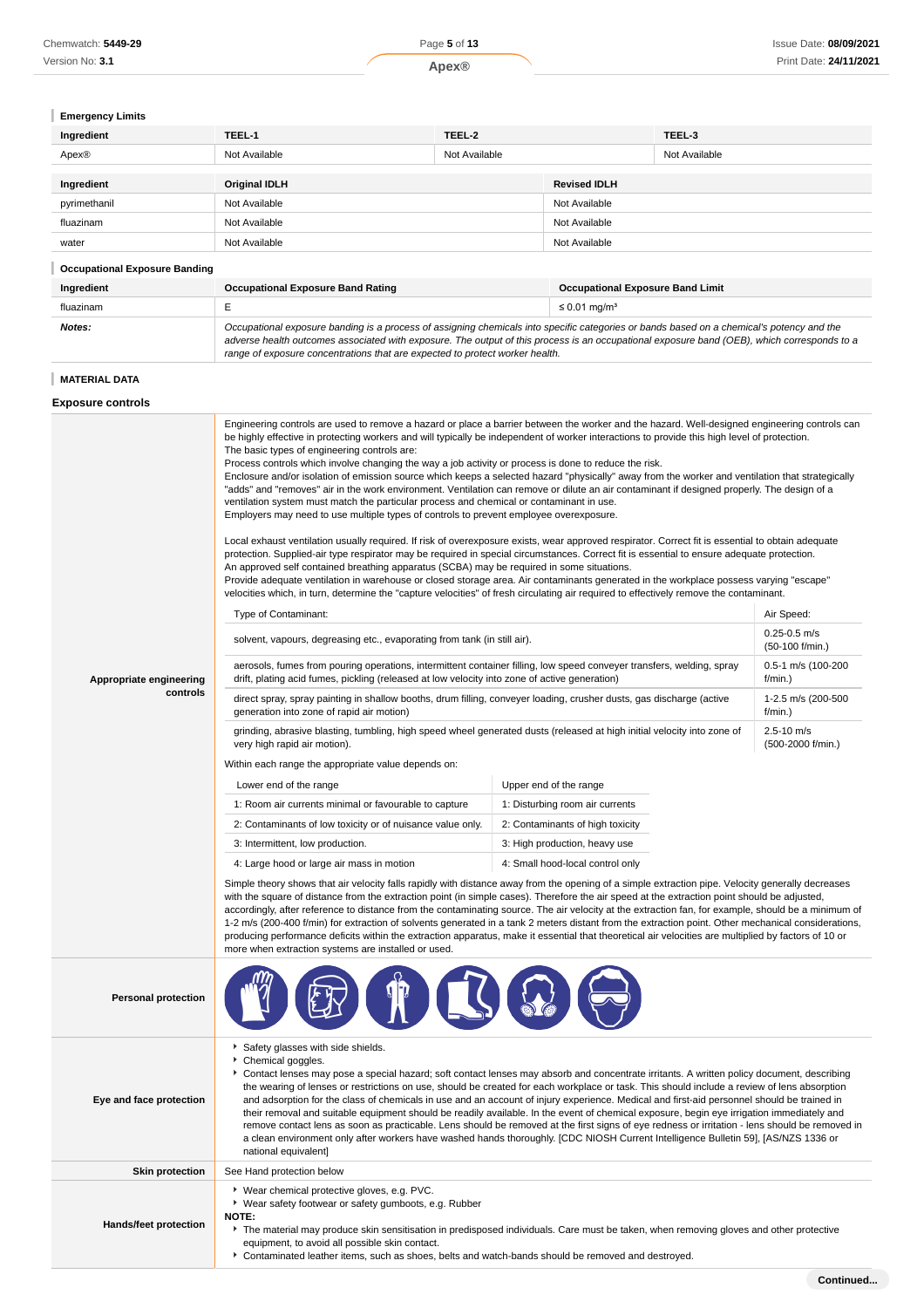|                        | The selection of suitable gloves does not only depend on the material, but also on further marks of quality which vary from manufacturer to<br>manufacturer. Where the chemical is a preparation of several substances, the resistance of the glove material can not be calculated in advance<br>and has therefore to be checked prior to the application.<br>The exact break through time for substances has to be obtained from the manufacturer of the protective gloves and has to be observed when<br>making a final choice.<br>Personal hygiene is a key element of effective hand care. Gloves must only be worn on clean hands. After using gloves, hands should be<br>washed and dried thoroughly. Application of a non-perfumed moisturiser is recommended.<br>Suitability and durability of glove type is dependent on usage. Important factors in the selection of gloves include:<br>frequency and duration of contact,<br>chemical resistance of glove material,<br>glove thickness and<br>٠<br>dexterity<br>Select gloves tested to a relevant standard (e.g. Europe EN 374, US F739, AS/NZS 2161.1 or national equivalent).<br>When prolonged or frequently repeated contact may occur, a glove with a protection class of 5 or higher (breakthrough time greater than<br>240 minutes according to EN 374, AS/NZS 2161.10.1 or national equivalent) is recommended.<br>When only brief contact is expected, a glove with a protection class of 3 or higher (breakthrough time greater than 60 minutes according to<br>EN 374, AS/NZS 2161.10.1 or national equivalent) is recommended.<br>Some glove polymer types are less affected by movement and this should be taken into account when considering gloves for long-term<br>use.<br>Contaminated gloves should be replaced.<br>As defined in ASTM F-739-96 in any application, gloves are rated as:<br>Excellent when breakthrough time > 480 min<br>Good when breakthrough time > 20 min<br>٠<br>Fair when breakthrough time < 20 min<br>Poor when glove material degrades<br>For general applications, gloves with a thickness typically greater than 0.35 mm, are recommended.<br>It should be emphasised that glove thickness is not necessarily a good predictor of glove resistance to a specific chemical, as the permeation<br>efficiency of the glove will be dependent on the exact composition of the glove material. Therefore, glove selection should also be based on<br>consideration of the task requirements and knowledge of breakthrough times.<br>Glove thickness may also vary depending on the glove manufacturer, the glove type and the glove model. Therefore, the manufacturers'<br>technical data should always be taken into account to ensure selection of the most appropriate glove for the task.<br>Note: Depending on the activity being conducted, gloves of varying thickness may be required for specific tasks. For example:<br>Thinner gloves (down to 0.1 mm or less) may be required where a high degree of manual dexterity is needed. However, these gloves are<br>only likely to give short duration protection and would normally be just for single use applications, then disposed of.<br>Thicker gloves (up to 3 mm or more) may be required where there is a mechanical (as well as a chemical) risk i.e. where there is abrasion |
|------------------------|-------------------------------------------------------------------------------------------------------------------------------------------------------------------------------------------------------------------------------------------------------------------------------------------------------------------------------------------------------------------------------------------------------------------------------------------------------------------------------------------------------------------------------------------------------------------------------------------------------------------------------------------------------------------------------------------------------------------------------------------------------------------------------------------------------------------------------------------------------------------------------------------------------------------------------------------------------------------------------------------------------------------------------------------------------------------------------------------------------------------------------------------------------------------------------------------------------------------------------------------------------------------------------------------------------------------------------------------------------------------------------------------------------------------------------------------------------------------------------------------------------------------------------------------------------------------------------------------------------------------------------------------------------------------------------------------------------------------------------------------------------------------------------------------------------------------------------------------------------------------------------------------------------------------------------------------------------------------------------------------------------------------------------------------------------------------------------------------------------------------------------------------------------------------------------------------------------------------------------------------------------------------------------------------------------------------------------------------------------------------------------------------------------------------------------------------------------------------------------------------------------------------------------------------------------------------------------------------------------------------------------------------------------------------------------------------------------------------------------------------------------------------------------------------------------------------------------------------------------------------------------------------------------------------------------------------------------------------------------------------------------------------------------------------------------------------------------------------------------------------------------------------------------------------------------------------------------------------------------------------------------------------------------------------------------------------------------------------------------|
|                        | or puncture potential<br>Gloves must only be worn on clean hands. After using gloves, hands should be washed and dried thoroughly. Application of a non-perfumed<br>moisturiser is recommended.                                                                                                                                                                                                                                                                                                                                                                                                                                                                                                                                                                                                                                                                                                                                                                                                                                                                                                                                                                                                                                                                                                                                                                                                                                                                                                                                                                                                                                                                                                                                                                                                                                                                                                                                                                                                                                                                                                                                                                                                                                                                                                                                                                                                                                                                                                                                                                                                                                                                                                                                                                                                                                                                                                                                                                                                                                                                                                                                                                                                                                                                                                                                                       |
| <b>Body protection</b> | See Other protection below                                                                                                                                                                                                                                                                                                                                                                                                                                                                                                                                                                                                                                                                                                                                                                                                                                                                                                                                                                                                                                                                                                                                                                                                                                                                                                                                                                                                                                                                                                                                                                                                                                                                                                                                                                                                                                                                                                                                                                                                                                                                                                                                                                                                                                                                                                                                                                                                                                                                                                                                                                                                                                                                                                                                                                                                                                                                                                                                                                                                                                                                                                                                                                                                                                                                                                                            |
|                        | • Overalls.                                                                                                                                                                                                                                                                                                                                                                                                                                                                                                                                                                                                                                                                                                                                                                                                                                                                                                                                                                                                                                                                                                                                                                                                                                                                                                                                                                                                                                                                                                                                                                                                                                                                                                                                                                                                                                                                                                                                                                                                                                                                                                                                                                                                                                                                                                                                                                                                                                                                                                                                                                                                                                                                                                                                                                                                                                                                                                                                                                                                                                                                                                                                                                                                                                                                                                                                           |
| Other protection       | ▶ P.V.C apron.<br>Barrier cream.<br>Skin cleansing cream.<br>▶ Eye wash unit.                                                                                                                                                                                                                                                                                                                                                                                                                                                                                                                                                                                                                                                                                                                                                                                                                                                                                                                                                                                                                                                                                                                                                                                                                                                                                                                                                                                                                                                                                                                                                                                                                                                                                                                                                                                                                                                                                                                                                                                                                                                                                                                                                                                                                                                                                                                                                                                                                                                                                                                                                                                                                                                                                                                                                                                                                                                                                                                                                                                                                                                                                                                                                                                                                                                                         |

# **Recommended material(s)**

**GLOVE SELECTION INDEX**

Glove selection is based on a modified presentation of the:

 **"Forsberg Clothing Performance Index".**

 The effect(s) of the following substance(s) are taken into account in the **computergenerated** selection:

**Respiratory protection**

Type A Filter of sufficient capacity. (AS/NZS 1716 & 1715, EN 143:2000 & 149:2001, ANSI Z88 or national equivalent)

Selection of the Class and Type of respirator will depend upon the level of breathing zone contaminant and the chemical nature of the contaminant. Protection Factors (defined as the ratio of contaminant outside and inside the mask) may also be important.

| Required<br>minimum<br>protection factor | Maximum gas/vapour<br>concentration present in air<br>p.p.m. (by volume) | Half-face<br>Respirator | <b>Full-Face</b><br>Respirator |
|------------------------------------------|--------------------------------------------------------------------------|-------------------------|--------------------------------|
| up to 10                                 | 1000                                                                     | A-AUS/<br>Class1        |                                |
| up to 50                                 | 1000                                                                     | ۰                       | A-AUS/<br>Class 1              |
| up to 50                                 | 5000                                                                     | Airline *               | ۰                              |
| up to 100                                | 5000                                                                     | ٠                       | $A-2$                          |
| up to 100                                | 10000                                                                    | ٠                       | $A-3$                          |
| $100+$                                   |                                                                          |                         | Airline**                      |

\* - Continuous Flow \*\* - Continuous-flow or positive pressure demand A(All classes) = Organic vapours, B AUS or B1 = Acid gasses, B2 = Acid gas or hydrogen cyanide(HCN), B3 = Acid gas or hydrogen cyanide(HCN), E = Sulfur dioxide(SO2), G = Agricultural chemicals, K = Ammonia(NH3), Hg = Mercury, NO = Oxides of nitrogen,  $MB =$  Methyl bromide,  $AX =$  Low boiling point organic compounds(below 65 degC)

- Cartridge respirators should never be used for emergency ingress or in areas of unknown vapour concentrations or oxygen content.
- The wearer must be warned to leave the contaminated area immediately on detecting any odours through the respirator. The odour may indicate that the mask is not functioning properly, that the vapour concentration is too high, or that the mask is not properly fitted. Because of these limitations, only restricted use of cartridge respirators is considered appropriate.
- Cartridge performance is affected by humidity. Cartridges should be changed after 2 hr of continuous use unless it is determined that the humidity is less than 75%, in which case, cartridges can be used for 4 hr. Used cartridges should be discarded daily, regardless of the length of time used

| generateu scicciion.<br>Apex® |     |
|-------------------------------|-----|
| Material                      | CPI |

|                 | . . |
|-----------------|-----|
| <b>BUTYL</b>    | A   |
| <b>NEOPRENE</b> | Α   |
| <b>VITON</b>    | Α   |
| NATURAL RUBBER  | C   |
| <b>PVA</b>      | C   |

\* CPI - Chemwatch Performance Index

A: Best Selection

B: Satisfactory; may degrade after 4 hours continuous immersion

C: Poor to Dangerous Choice for other than short term immersion

**NOTE**: As a series of factors will influence the actual performance of the glove, a final selection must be based on detailed observation. -

<sup>\*</sup> Where the glove is to be used on a short term, casual or infrequent basis, factors such as "feel" or convenience (e.g. disposability), may dictate a choice of gloves which might otherwise be unsuitable following long-term or frequent use. A qualified practitioner should be consulted.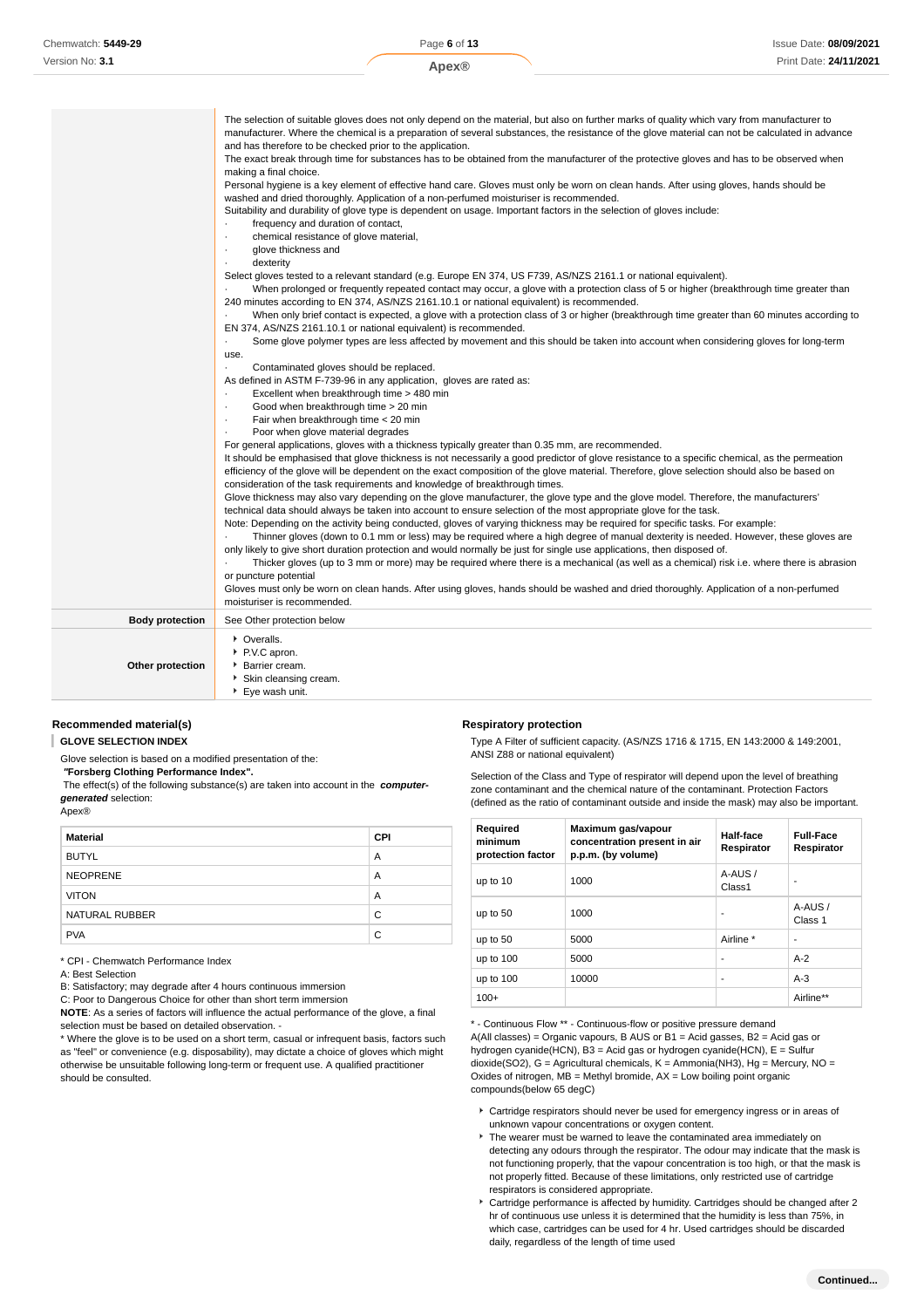# **SECTION 9 Physical and chemical properties**

# **Information on basic physical and chemical properties**

| Appearance   Light yellow opaque liquid/ suspension concentrate with a characteristic odour; mixes with water. |
|----------------------------------------------------------------------------------------------------------------|
|                                                                                                                |

| <b>Physical state</b>                           | Liquid        | Relative density (Water = $1$ )            | 1.14           |
|-------------------------------------------------|---------------|--------------------------------------------|----------------|
| Odour                                           | Not Available | Partition coefficient n-octanol<br>/ water | Not Available  |
| Odour threshold                                 | Not Available | Auto-ignition temperature (°C)             | Not Available  |
| pH (as supplied)                                | $5.0 - 6.0$   | Decomposition temperature                  | Not Available  |
| Melting point / freezing point<br>(°C)          | Not Available | Viscosity (cSt)                            | Not Available  |
| Initial boiling point and boiling<br>range (°C) | Not Available | Molecular weight (g/mol)                   | Not Applicable |
| Flash point (°C)                                | Not Available | <b>Taste</b>                               | Not Available  |
| <b>Evaporation rate</b>                         | Not Available | <b>Explosive properties</b>                | Not Available  |
| Flammability                                    | Not Available | <b>Oxidising properties</b>                | Not Available  |
| Upper Explosive Limit (%)                       | Not Available | Surface Tension (dyn/cm or<br>$mN/m$ )     | Not Available  |
| Lower Explosive Limit (%)                       | Not Available | <b>Volatile Component (%vol)</b>           | Not Available  |
| Vapour pressure (kPa)                           | Not Available | Gas group                                  | Not Available  |
| Solubility in water                             | Miscible      | pH as a solution (%)                       | Not Available  |
| Vapour density $(Air = 1)$                      | Not Available | VOC g/L                                    | Not Available  |

# **SECTION 10 Stability and reactivity**

| Reactivity                                 | See section 7                                                                                                                      |
|--------------------------------------------|------------------------------------------------------------------------------------------------------------------------------------|
| <b>Chemical stability</b>                  | • Unstable in the presence of incompatible materials.<br>Product is considered stable.<br>Hazardous polymerisation will not occur. |
| Possibility of hazardous<br>reactions      | See section 7                                                                                                                      |
| <b>Conditions to avoid</b>                 | See section 7                                                                                                                      |
| Incompatible materials                     | See section 7                                                                                                                      |
| <b>Hazardous decomposition</b><br>products | See section 5                                                                                                                      |
|                                            |                                                                                                                                    |

# **SECTION 11 Toxicological information**

# **Information on toxicological effects**

| Inhaled   | Inhalation of vapours or aerosols (mists, fumes), generated by the material during the course of normal handling, may be harmful.                                                                                                                                                                                                                                                                                                                                                                                                                                                                                                                                                                                                                                                                                                                                                                                                                                                                                                                                                                                                                                                                                                                                                                                                                                                                                                                                                                                                                                                                                                                                                                                                                                                                                                                                                                                                                                                                                                                                                                                                                                                                                                                                                                                                                                                                                                                                                                                                                                                                                                                                                                                                                                                                                                                                                                                                                                                                                                                                                                                                                                                                                                                                                                                                                                                                                                                                                                                                                                                                                                                                                                                                                                                                                                                                                                                                                                                                                                                                                                                                                                                                                                                                                                                                                                                                                                                                                                                        |
|-----------|--------------------------------------------------------------------------------------------------------------------------------------------------------------------------------------------------------------------------------------------------------------------------------------------------------------------------------------------------------------------------------------------------------------------------------------------------------------------------------------------------------------------------------------------------------------------------------------------------------------------------------------------------------------------------------------------------------------------------------------------------------------------------------------------------------------------------------------------------------------------------------------------------------------------------------------------------------------------------------------------------------------------------------------------------------------------------------------------------------------------------------------------------------------------------------------------------------------------------------------------------------------------------------------------------------------------------------------------------------------------------------------------------------------------------------------------------------------------------------------------------------------------------------------------------------------------------------------------------------------------------------------------------------------------------------------------------------------------------------------------------------------------------------------------------------------------------------------------------------------------------------------------------------------------------------------------------------------------------------------------------------------------------------------------------------------------------------------------------------------------------------------------------------------------------------------------------------------------------------------------------------------------------------------------------------------------------------------------------------------------------------------------------------------------------------------------------------------------------------------------------------------------------------------------------------------------------------------------------------------------------------------------------------------------------------------------------------------------------------------------------------------------------------------------------------------------------------------------------------------------------------------------------------------------------------------------------------------------------------------------------------------------------------------------------------------------------------------------------------------------------------------------------------------------------------------------------------------------------------------------------------------------------------------------------------------------------------------------------------------------------------------------------------------------------------------------------------------------------------------------------------------------------------------------------------------------------------------------------------------------------------------------------------------------------------------------------------------------------------------------------------------------------------------------------------------------------------------------------------------------------------------------------------------------------------------------------------------------------------------------------------------------------------------------------------------------------------------------------------------------------------------------------------------------------------------------------------------------------------------------------------------------------------------------------------------------------------------------------------------------------------------------------------------------------------------------------------------------------------------------------------------------------|
| Ingestion | The principal concern with exposure to inorganic nitrate is its biological reduction to reactive and toxic nitrite. Nitrate itself is relatively harmless.<br>Where bacteria are present and the environment is anaerobic, nitrate can be reduced to nitrite. The main site for this reaction is mouth and<br>stomach, but nitrite formation in the lower intestine and in the bladder (urinary infection) may also be of some toxicological importance.<br>Adults have tolerated large doses of nitrate as sodium and ammonium salt (> 100 mg NO3-/kg) in some cases repeated for several days for<br>medical or experimental purposes with only minor effects in some subjects (light methaemoglobinaemia, diarrhoea, vomiting). Death and severe<br>effects of nitrate ingestion are generally associated with doses above 10 g NO3-. Doses between 2 and 9 g NO3- have been reported to cause<br>methaemoglobinaemia. These values correspond to 33 to 150 mg NO3-/kg<br>The half-life in the body for an oral dose of nitrate to be approximately 5 hours. As blood absorption depends on food matrix and route of<br>exposure, and as larger doses may increase the urinary excretion rate, the biological half-life for both nitrate and nitrite should be expected to be<br>3 to 8 hours. Nitrate does not accumulate in the body.<br>The major acute toxic effect of nitrate and nitrite poisoning is methaemoglobinaemia.<br>The lethal oral dose of nitrite for adults has been variously reported to be between 0.7 and 6 g NO2- (approximately 10 to 100 mg NO2-/kg).<br>Lower doses may apply for children (especially neonates), the elderly and people with certain enzyme deficiencies. The first symptoms of oral<br>nitrite poisoning develop within 15 to 45 minutes<br>In humans, inorganic nitrites produce smooth muscle relaxation, methaemoglobinaemia and cyanosis. The primary effect of nitrite intoxication in<br>animals is methaemoglobinaemia whilst secondary effects include vasodilation, relaxation of smooth muscle and lowering of blood pressure.<br>Other nitrite-induced toxic effects include abdominal pain, diarrhoea, atrophied intestinal villi and apoptotic cell death in the intestinal crypts.<br>Nitrite may also cause sudden fall in blood pressure due to its vasodilating properties.Nitrite has vasodilating properties, probably through<br>transformation into nitric oxide (NO) or a NO-containing molecule acting as a signal factor for smooth muscle relaxation.<br>Fatal poisonings in infants, resulting from ingestion of nitrates in water or spinach, have been reported.<br>When sodium nitrite was administered in drinking water for 6 weeks (0.06-1%), mice showed a slight degeneration and spotty necrosis of<br>hepatocytes and haemosiderin deposition in the liver, spleen and lymph nodes, indicating haemolysis. At 2%, mice died within 3 weeks. In rats,<br>subject to the same treatment regime, abnormal blood and spleen colours, due to MHG, were seen in 0.5% and 1.0% treatment groups. Hepatic<br>microsomal lipoperoxidation (as measured by malondialdehyde formation) was increased in male rats given 0.2% sodium nitrite in drinking water.<br>Liver lysosomal enzymes (acid phosphatase aaand cathepsin) and superoxide dismutase activities were also increased. This data suggests that<br>the nitrite stimulates generation of superoxide radicals in the liver causing damage to cellular and subcellular membranes. Decreased plasma<br>vitamin E and greater reduced glutathione-per erythrocyte were also reported in male rats receiving sodium nitrite in drinking water.<br>The substance and/or its metabolites may bind to haemoglobin inhibiting normal uptake of oxygen. This condition, known as<br>"methaemoglobinemia", is a form of oxygen starvation (anoxia).<br>Symptoms include cyanosis (a bluish discolouration skin and mucous membranes) and breathing difficulties. Symptoms may not be evident until<br>several hours after exposure.<br>At about 15% concentration of blood methaemoglobin there is observable cyanosis of the lips, nose and earlobes. Symptoms may be absent<br>although euphoria, flushed face and headache are commonly experienced. At 25-40%, cyanosis is marked but little disability occurs other than<br>that produced on physical exertion. At 40-60%, symptoms include weakness, dizziness, lightheadedness, increasingly severe headache, ataxia,<br>$\sim$ $\sim$ |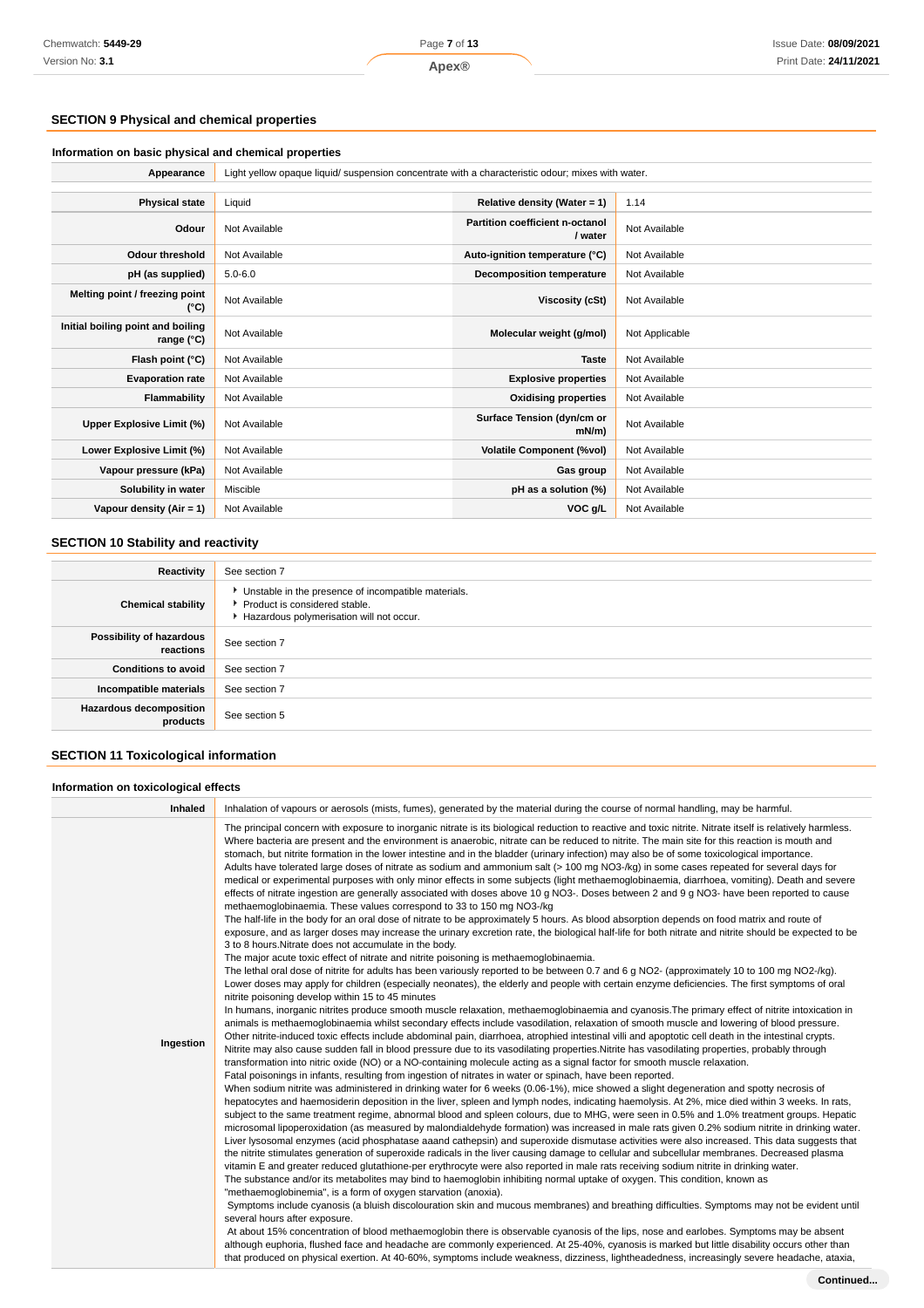| Chemwatch: 5449-29  | Page 8 of 13                                                                                                                                                                                                                                                                                                                                                                                                                                                                                                                                              |                                                                                                                                                                                                                                                                                                                                                                                                                                                                                                                                                                                                                                                                                                                                                                                                                                                                                                                                                                                                                                                                                                                                                                                                                                                                                                                                                                                                                                                                                                                                                                                                                                                                                                                                                                                                                                                                                                                                                                                                                                                                                                                                                                                                                                                                                                                                                                                                                                                                                                                                                                                                                                                                                                                                                                                                                                                                                                                                                                                                                                                                                                                                                                                                                                                                                                                                                                                                                                                                                                                                                                                                                                                                                                                                                                                                                                                                                                                                                                                                                                                                                                                                                                                                                                                                                                                                                                                                                                                                                                                                                                                                                                                                                                                                                                                                                                                                                                                                                                                                                                                                                                                                                          | Issue Date: 08/09/202 |
|---------------------|-----------------------------------------------------------------------------------------------------------------------------------------------------------------------------------------------------------------------------------------------------------------------------------------------------------------------------------------------------------------------------------------------------------------------------------------------------------------------------------------------------------------------------------------------------------|----------------------------------------------------------------------------------------------------------------------------------------------------------------------------------------------------------------------------------------------------------------------------------------------------------------------------------------------------------------------------------------------------------------------------------------------------------------------------------------------------------------------------------------------------------------------------------------------------------------------------------------------------------------------------------------------------------------------------------------------------------------------------------------------------------------------------------------------------------------------------------------------------------------------------------------------------------------------------------------------------------------------------------------------------------------------------------------------------------------------------------------------------------------------------------------------------------------------------------------------------------------------------------------------------------------------------------------------------------------------------------------------------------------------------------------------------------------------------------------------------------------------------------------------------------------------------------------------------------------------------------------------------------------------------------------------------------------------------------------------------------------------------------------------------------------------------------------------------------------------------------------------------------------------------------------------------------------------------------------------------------------------------------------------------------------------------------------------------------------------------------------------------------------------------------------------------------------------------------------------------------------------------------------------------------------------------------------------------------------------------------------------------------------------------------------------------------------------------------------------------------------------------------------------------------------------------------------------------------------------------------------------------------------------------------------------------------------------------------------------------------------------------------------------------------------------------------------------------------------------------------------------------------------------------------------------------------------------------------------------------------------------------------------------------------------------------------------------------------------------------------------------------------------------------------------------------------------------------------------------------------------------------------------------------------------------------------------------------------------------------------------------------------------------------------------------------------------------------------------------------------------------------------------------------------------------------------------------------------------------------------------------------------------------------------------------------------------------------------------------------------------------------------------------------------------------------------------------------------------------------------------------------------------------------------------------------------------------------------------------------------------------------------------------------------------------------------------------------------------------------------------------------------------------------------------------------------------------------------------------------------------------------------------------------------------------------------------------------------------------------------------------------------------------------------------------------------------------------------------------------------------------------------------------------------------------------------------------------------------------------------------------------------------------------------------------------------------------------------------------------------------------------------------------------------------------------------------------------------------------------------------------------------------------------------------------------------------------------------------------------------------------------------------------------------------------------------------------------------------------------------------------------------|-----------------------|
| Version No: 3.1     | Apex®                                                                                                                                                                                                                                                                                                                                                                                                                                                                                                                                                     |                                                                                                                                                                                                                                                                                                                                                                                                                                                                                                                                                                                                                                                                                                                                                                                                                                                                                                                                                                                                                                                                                                                                                                                                                                                                                                                                                                                                                                                                                                                                                                                                                                                                                                                                                                                                                                                                                                                                                                                                                                                                                                                                                                                                                                                                                                                                                                                                                                                                                                                                                                                                                                                                                                                                                                                                                                                                                                                                                                                                                                                                                                                                                                                                                                                                                                                                                                                                                                                                                                                                                                                                                                                                                                                                                                                                                                                                                                                                                                                                                                                                                                                                                                                                                                                                                                                                                                                                                                                                                                                                                                                                                                                                                                                                                                                                                                                                                                                                                                                                                                                                                                                                                          | Print Date: 24/11/202 |
|                     |                                                                                                                                                                                                                                                                                                                                                                                                                                                                                                                                                           |                                                                                                                                                                                                                                                                                                                                                                                                                                                                                                                                                                                                                                                                                                                                                                                                                                                                                                                                                                                                                                                                                                                                                                                                                                                                                                                                                                                                                                                                                                                                                                                                                                                                                                                                                                                                                                                                                                                                                                                                                                                                                                                                                                                                                                                                                                                                                                                                                                                                                                                                                                                                                                                                                                                                                                                                                                                                                                                                                                                                                                                                                                                                                                                                                                                                                                                                                                                                                                                                                                                                                                                                                                                                                                                                                                                                                                                                                                                                                                                                                                                                                                                                                                                                                                                                                                                                                                                                                                                                                                                                                                                                                                                                                                                                                                                                                                                                                                                                                                                                                                                                                                                                                          |                       |
|                     | depression, tachycardia or bradycardia, and convulsions. Levels exceeding 70% may be fatal.<br>Accidental ingestion of the material may be damaging to the health of the individual.                                                                                                                                                                                                                                                                                                                                                                      | rapid shallow respiration, drowsiness, nausea, vomiting, confusion, lethargy and stupor. Above 60% symptoms include dyspnea, respiratory                                                                                                                                                                                                                                                                                                                                                                                                                                                                                                                                                                                                                                                                                                                                                                                                                                                                                                                                                                                                                                                                                                                                                                                                                                                                                                                                                                                                                                                                                                                                                                                                                                                                                                                                                                                                                                                                                                                                                                                                                                                                                                                                                                                                                                                                                                                                                                                                                                                                                                                                                                                                                                                                                                                                                                                                                                                                                                                                                                                                                                                                                                                                                                                                                                                                                                                                                                                                                                                                                                                                                                                                                                                                                                                                                                                                                                                                                                                                                                                                                                                                                                                                                                                                                                                                                                                                                                                                                                                                                                                                                                                                                                                                                                                                                                                                                                                                                                                                                                                                                 |                       |
|                     | Open cuts, abraded or irritated skin should not be exposed to this material<br>Examine the skin prior to the use of the material and ensure that any external damage is suitably protected.                                                                                                                                                                                                                                                                                                                                                               | Skin contact with the material may damage the health of the individual; systemic effects may result following absorption.<br>Entry into the blood-stream through, for example, cuts, abrasions, puncture wounds or lesions, may produce systemic injury with harmful effects.                                                                                                                                                                                                                                                                                                                                                                                                                                                                                                                                                                                                                                                                                                                                                                                                                                                                                                                                                                                                                                                                                                                                                                                                                                                                                                                                                                                                                                                                                                                                                                                                                                                                                                                                                                                                                                                                                                                                                                                                                                                                                                                                                                                                                                                                                                                                                                                                                                                                                                                                                                                                                                                                                                                                                                                                                                                                                                                                                                                                                                                                                                                                                                                                                                                                                                                                                                                                                                                                                                                                                                                                                                                                                                                                                                                                                                                                                                                                                                                                                                                                                                                                                                                                                                                                                                                                                                                                                                                                                                                                                                                                                                                                                                                                                                                                                                                                            |                       |
| <b>Skin Contact</b> |                                                                                                                                                                                                                                                                                                                                                                                                                                                                                                                                                           | Limited evidence exists, or practical experience predicts, that the material either produces inflammation of the skin in a substantial number of<br>individuals following direct contact, and/or produces significant inflammation when applied to the healthy intact skin of animals, for up to four<br>hours, such inflammation being present twenty-four hours or more after the end of the exposure period. Skin irritation may also be present after<br>prolonged or repeated exposure; this may result in a form of contact dermatitis (nonallergic). The dermatitis is often characterised by skin<br>redness (erythema) and swelling (oedema) which may progress to blistering (vesiculation), scaling and thickening of the epidermis. At the<br>microscopic level there may be intercellular oedema of the spongy layer of the skin (spongiosis) and intracellular oedema of the epidermis.                                                                                                                                                                                                                                                                                                                                                                                                                                                                                                                                                                                                                                                                                                                                                                                                                                                                                                                                                                                                                                                                                                                                                                                                                                                                                                                                                                                                                                                                                                                                                                                                                                                                                                                                                                                                                                                                                                                                                                                                                                                                                                                                                                                                                                                                                                                                                                                                                                                                                                                                                                                                                                                                                                                                                                                                                                                                                                                                                                                                                                                                                                                                                                                                                                                                                                                                                                                                                                                                                                                                                                                                                                                                                                                                                                                                                                                                                                                                                                                                                                                                                                                                                                                                                                                    |                       |
| Eye                 |                                                                                                                                                                                                                                                                                                                                                                                                                                                                                                                                                           | When applied to the eye(s) of animals, the material produces severe ocular lesions which are present twenty-four hours or more after instillation.                                                                                                                                                                                                                                                                                                                                                                                                                                                                                                                                                                                                                                                                                                                                                                                                                                                                                                                                                                                                                                                                                                                                                                                                                                                                                                                                                                                                                                                                                                                                                                                                                                                                                                                                                                                                                                                                                                                                                                                                                                                                                                                                                                                                                                                                                                                                                                                                                                                                                                                                                                                                                                                                                                                                                                                                                                                                                                                                                                                                                                                                                                                                                                                                                                                                                                                                                                                                                                                                                                                                                                                                                                                                                                                                                                                                                                                                                                                                                                                                                                                                                                                                                                                                                                                                                                                                                                                                                                                                                                                                                                                                                                                                                                                                                                                                                                                                                                                                                                                                       |                       |
| Chronic             | individuals, and/or of producing a positive response in experimental animals.<br>become hyper-responsive.<br>tests.<br>satisfactory assessment.<br>yellow atrophy, toxic hepatitis and fatty degeneration of the kidneys.<br>[OHS 24320]<br>nitrosation reactions can also take place in an infected urinary bladder.<br>both positive and negative results having been reported<br>rats and in the glandular stomach of male mice.<br>F344/N rats or B6C3F1 male mice exposed to 750, 1500 or 3000 ppm.<br>NTP Technical Report Series No. 495, May 2001 | Repeated or long-term occupational exposure is likely to produce cumulative health effects involving organs or biochemical systems.<br>Practical experience shows that skin contact with the material is capable either of inducing a sensitisation reaction in a substantial number of<br>Substances that can cause occupational asthma (also known as asthmagens and respiratory sensitisers) can induce a state of specific airway<br>hyper-responsiveness via an immunological, irritant or other mechanism. Once the airways have become hyper-responsive, further exposure to<br>the substance, sometimes even to tiny quantities, may cause respiratory symptoms. These symptoms can range in severity from a runny nose to<br>asthma. Not all workers who are exposed to a sensitiser will become hyper-responsive and it is impossible to identify in advance who are likely to<br>Substances than can cuase occupational asthma should be distinguished from substances which may trigger the symptoms of asthma in people<br>with pre-existing air-way hyper-responsiveness. The latter substances are not classified as asthmagens or respiratory sensitisers<br>Wherever it is reasonably practicable, exposure to substances that can cuase occupational asthma should be prevented. Where this is not<br>possible the primary aim is to apply adequate standards of control to prevent workers from becoming hyper-responsive.<br>Activities giving rise to short-term peak concentrations should receive particular attention when risk management is being considered. Health<br>surveillance is appropriate for all employees exposed or liable to be exposed to a substance which may cause occupational asthma and there<br>should be appropriate consultation with an occupational health professional over the degree of risk and level of surveillance.<br>Harmful: danger of serious damage to health by prolonged exposure through inhalation, in contact with skin and if swallowed.<br>Serious damage (clear functional disturbance or morphological change which may have toxicological significance) is likely to be caused by<br>repeated or prolonged exposure. As a rule the material produces, or contains a substance which produces severe lesions. Such damage may<br>become apparent following direct application in subchronic (90 day) toxicity studies or following sub-acute (28 day) or chronic (two-year) toxicity<br>Exposure to the material may cause concerns for humans owing to possible developmental toxic effects, generally on the basis that results in<br>appropriate animal studies provide strong suspicion of developmental toxicity in the absence of signs of marked maternal toxicity, or at around<br>the same dose levels as other toxic effects but which are not a secondary non-specific consequence of other toxic effects.<br>On the basis, primarily, of animal experiments, concern has been expressed by at least one classification body that the material may produce<br>carcinogenic or mutagenic effects; in respect of the available information, however, there presently exists inadequate data for making a<br>Chronic exposure to nitro compounds of aromatic hydrocarbons have been known to cause liver and kidney damage with production of acute<br>The major concern of possible long-term effects of exposure to nitrate and nitrite is associated with formation of nitroso compounds, many of<br>which are carcinogenic. This formation may take place wherever nitrite and nitrosable compounds are present, but it is favoured by acidic<br>conditions or the presence of some bacteria. The gastrointestinal tract and especially the stomach is regarded as the main formation site, but<br>Nitrite is mutagenic in a number of in vitro assays against microorganisms or cultured mammalian cells. Nitrates show no mutagenic activity in<br>microbial tests under aerobic conditions. Activity has been reported under anaerobic conditions, probably due to reduction of nitrate into nitrite<br>The mutagenic effects of nitrites were observed in an in vivo and in vitro experiment using Syrian hamsters. In vivo assays have been equivocal,<br>Exposure to sodium nitrite in drinking water resulted in an increased incidence of epithelial hyperplasia in the forestomach of male and female<br>There was equivocal evidence of carcinogenic activity of sodium nitrite in female B6C3F1 mice based on the positive trend in the incidences of<br>squamous cell papillomas or carcinomas (combined) of the forestomach. There was no evidence of carcinogenic activity in male and female<br>Under certain conditions, nitrites can react with secondary amines, either alone or in biological systems, to form carcinogenic nitrosamines.<br>Sodium nitrite (60 mg/kg) administered in drinking water to pregnant guinea pigs produced maternal anaemia and increased the incidences of<br>abortion and foetal mortality. Administration of 2000-3000 mg/l sodium nitrite in drinking water, to pregnant rats, produced 30-53% foetal mortality. |                       |
|                     |                                                                                                                                                                                                                                                                                                                                                                                                                                                                                                                                                           | In rat dams given 0.025-0.5% in feed, sodium nitrite caused an increase in foetal and pup mortality and decreases in pre-weanling body weights.                                                                                                                                                                                                                                                                                                                                                                                                                                                                                                                                                                                                                                                                                                                                                                                                                                                                                                                                                                                                                                                                                                                                                                                                                                                                                                                                                                                                                                                                                                                                                                                                                                                                                                                                                                                                                                                                                                                                                                                                                                                                                                                                                                                                                                                                                                                                                                                                                                                                                                                                                                                                                                                                                                                                                                                                                                                                                                                                                                                                                                                                                                                                                                                                                                                                                                                                                                                                                                                                                                                                                                                                                                                                                                                                                                                                                                                                                                                                                                                                                                                                                                                                                                                                                                                                                                                                                                                                                                                                                                                                                                                                                                                                                                                                                                                                                                                                                                                                                                                                          |                       |
|                     | <b>TOXICITY</b>                                                                                                                                                                                                                                                                                                                                                                                                                                                                                                                                           | <b>IRRITATION</b>                                                                                                                                                                                                                                                                                                                                                                                                                                                                                                                                                                                                                                                                                                                                                                                                                                                                                                                                                                                                                                                                                                                                                                                                                                                                                                                                                                                                                                                                                                                                                                                                                                                                                                                                                                                                                                                                                                                                                                                                                                                                                                                                                                                                                                                                                                                                                                                                                                                                                                                                                                                                                                                                                                                                                                                                                                                                                                                                                                                                                                                                                                                                                                                                                                                                                                                                                                                                                                                                                                                                                                                                                                                                                                                                                                                                                                                                                                                                                                                                                                                                                                                                                                                                                                                                                                                                                                                                                                                                                                                                                                                                                                                                                                                                                                                                                                                                                                                                                                                                                                                                                                                                        |                       |
| Apex®               | Not Available                                                                                                                                                                                                                                                                                                                                                                                                                                                                                                                                             | Not Available                                                                                                                                                                                                                                                                                                                                                                                                                                                                                                                                                                                                                                                                                                                                                                                                                                                                                                                                                                                                                                                                                                                                                                                                                                                                                                                                                                                                                                                                                                                                                                                                                                                                                                                                                                                                                                                                                                                                                                                                                                                                                                                                                                                                                                                                                                                                                                                                                                                                                                                                                                                                                                                                                                                                                                                                                                                                                                                                                                                                                                                                                                                                                                                                                                                                                                                                                                                                                                                                                                                                                                                                                                                                                                                                                                                                                                                                                                                                                                                                                                                                                                                                                                                                                                                                                                                                                                                                                                                                                                                                                                                                                                                                                                                                                                                                                                                                                                                                                                                                                                                                                                                                            |                       |
| pyrimethanil        | <b>TOXICITY</b><br>dermal (rat) LD50: >5000 mg/kg <sup>[2]</sup><br>Inhalation(Rat) LC50; $>1.98$ mg/l4h <sup>[2]</sup><br>Oral(Rat) LD50; 4150 mg/kg <sup>[2]</sup>                                                                                                                                                                                                                                                                                                                                                                                      | <b>IRRITATION</b><br>Eye (rabbit): non-irritating *<br>Skin (rabbit): non-irritating *                                                                                                                                                                                                                                                                                                                                                                                                                                                                                                                                                                                                                                                                                                                                                                                                                                                                                                                                                                                                                                                                                                                                                                                                                                                                                                                                                                                                                                                                                                                                                                                                                                                                                                                                                                                                                                                                                                                                                                                                                                                                                                                                                                                                                                                                                                                                                                                                                                                                                                                                                                                                                                                                                                                                                                                                                                                                                                                                                                                                                                                                                                                                                                                                                                                                                                                                                                                                                                                                                                                                                                                                                                                                                                                                                                                                                                                                                                                                                                                                                                                                                                                                                                                                                                                                                                                                                                                                                                                                                                                                                                                                                                                                                                                                                                                                                                                                                                                                                                                                                                                                   |                       |
|                     |                                                                                                                                                                                                                                                                                                                                                                                                                                                                                                                                                           |                                                                                                                                                                                                                                                                                                                                                                                                                                                                                                                                                                                                                                                                                                                                                                                                                                                                                                                                                                                                                                                                                                                                                                                                                                                                                                                                                                                                                                                                                                                                                                                                                                                                                                                                                                                                                                                                                                                                                                                                                                                                                                                                                                                                                                                                                                                                                                                                                                                                                                                                                                                                                                                                                                                                                                                                                                                                                                                                                                                                                                                                                                                                                                                                                                                                                                                                                                                                                                                                                                                                                                                                                                                                                                                                                                                                                                                                                                                                                                                                                                                                                                                                                                                                                                                                                                                                                                                                                                                                                                                                                                                                                                                                                                                                                                                                                                                                                                                                                                                                                                                                                                                                                          |                       |
|                     | <b>TOXICITY</b><br>dermal (rat) LD50: >200 mg/kg $^{[2]}$                                                                                                                                                                                                                                                                                                                                                                                                                                                                                                 | <b>IRRITATION</b><br>Eye (rabbit): SEVERE *                                                                                                                                                                                                                                                                                                                                                                                                                                                                                                                                                                                                                                                                                                                                                                                                                                                                                                                                                                                                                                                                                                                                                                                                                                                                                                                                                                                                                                                                                                                                                                                                                                                                                                                                                                                                                                                                                                                                                                                                                                                                                                                                                                                                                                                                                                                                                                                                                                                                                                                                                                                                                                                                                                                                                                                                                                                                                                                                                                                                                                                                                                                                                                                                                                                                                                                                                                                                                                                                                                                                                                                                                                                                                                                                                                                                                                                                                                                                                                                                                                                                                                                                                                                                                                                                                                                                                                                                                                                                                                                                                                                                                                                                                                                                                                                                                                                                                                                                                                                                                                                                                                              |                       |
| fluazinam           | Inhalation(Rat) LC50; 0.47 mg/L4h <sup>[2]</sup>                                                                                                                                                                                                                                                                                                                                                                                                                                                                                                          | Skin (rabbit): SEVERE *                                                                                                                                                                                                                                                                                                                                                                                                                                                                                                                                                                                                                                                                                                                                                                                                                                                                                                                                                                                                                                                                                                                                                                                                                                                                                                                                                                                                                                                                                                                                                                                                                                                                                                                                                                                                                                                                                                                                                                                                                                                                                                                                                                                                                                                                                                                                                                                                                                                                                                                                                                                                                                                                                                                                                                                                                                                                                                                                                                                                                                                                                                                                                                                                                                                                                                                                                                                                                                                                                                                                                                                                                                                                                                                                                                                                                                                                                                                                                                                                                                                                                                                                                                                                                                                                                                                                                                                                                                                                                                                                                                                                                                                                                                                                                                                                                                                                                                                                                                                                                                                                                                                                  |                       |
|                     | Oral(Rat) LD50; $>5000$ mg/kg <sup>[2]</sup>                                                                                                                                                                                                                                                                                                                                                                                                                                                                                                              |                                                                                                                                                                                                                                                                                                                                                                                                                                                                                                                                                                                                                                                                                                                                                                                                                                                                                                                                                                                                                                                                                                                                                                                                                                                                                                                                                                                                                                                                                                                                                                                                                                                                                                                                                                                                                                                                                                                                                                                                                                                                                                                                                                                                                                                                                                                                                                                                                                                                                                                                                                                                                                                                                                                                                                                                                                                                                                                                                                                                                                                                                                                                                                                                                                                                                                                                                                                                                                                                                                                                                                                                                                                                                                                                                                                                                                                                                                                                                                                                                                                                                                                                                                                                                                                                                                                                                                                                                                                                                                                                                                                                                                                                                                                                                                                                                                                                                                                                                                                                                                                                                                                                                          |                       |

|              | <b>TOXICITY</b>                                     | <b>IRRITATION</b>               |
|--------------|-----------------------------------------------------|---------------------------------|
| Apex®        | Not Available                                       | Not Available                   |
|              | <b>TOXICITY</b>                                     | <b>IRRITATION</b>               |
|              | dermal (rat) LD50: >5000 mg/kg $^{[2]}$             | Eye (rabbit): non-irritating *  |
| pyrimethanil | Inhalation(Rat) LC50; $>1.98$ mg/l4h <sup>[2]</sup> | Skin (rabbit): non-irritating * |
|              | Oral(Rat) LD50; 4150 mg/kg[2]                       |                                 |
|              | <b>TOXICITY</b>                                     | <b>IRRITATION</b>               |
| fluazinam    | dermal (rat) LD50: >200 mg/kg $[2]$                 | Eye (rabbit): SEVERE *          |
|              | Inhalation(Rat) LC50; 0.47 mg/L4h <sup>[2]</sup>    | Skin (rabbit): SEVERE *         |
|              | Oral(Rat) LD50; >5000 mg/kg <sup>[2]</sup>          |                                 |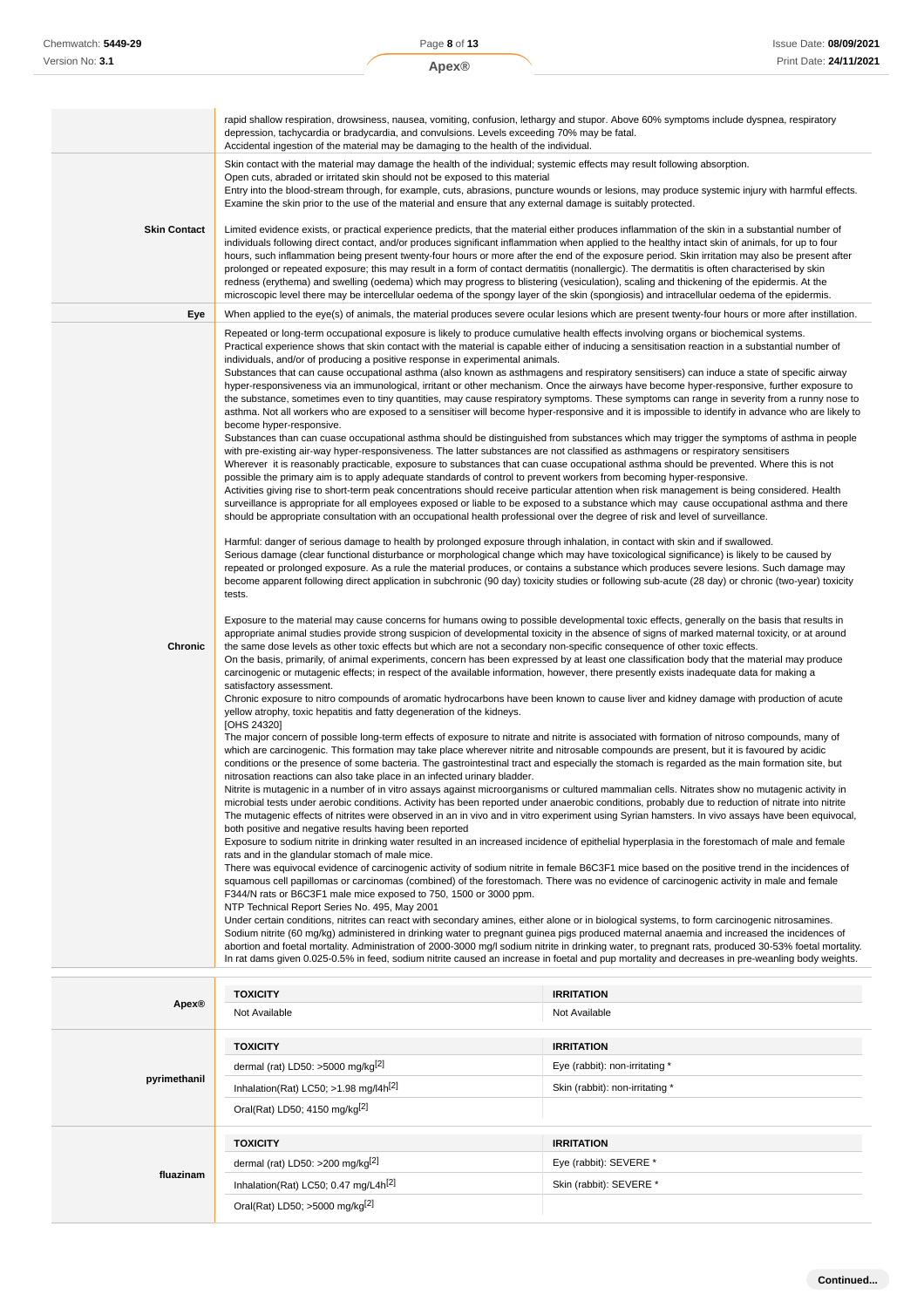| water<br>Legend:                                 | Oral(Rat) LD50; >90000 mg/kg <sup>[2]</sup>                                                                                                                                                                                                                                                                                                                                                                                                                                                                                                                                                                                                                                                                                                                                                                                                                                                                                                                                                                                                                                                                                                                                                                                                                                                                                                                                                                                                                                                                                                                                                                                                                                                                                                                                                                                                                                                                                                                                                                                                                                                                                                                                                                                                                                                                                                                                                                                                                                                                                                                                                                                                                                                                                                                                                                                                                                                                                                                                                                                                                                          |                                 |   |
|--------------------------------------------------|--------------------------------------------------------------------------------------------------------------------------------------------------------------------------------------------------------------------------------------------------------------------------------------------------------------------------------------------------------------------------------------------------------------------------------------------------------------------------------------------------------------------------------------------------------------------------------------------------------------------------------------------------------------------------------------------------------------------------------------------------------------------------------------------------------------------------------------------------------------------------------------------------------------------------------------------------------------------------------------------------------------------------------------------------------------------------------------------------------------------------------------------------------------------------------------------------------------------------------------------------------------------------------------------------------------------------------------------------------------------------------------------------------------------------------------------------------------------------------------------------------------------------------------------------------------------------------------------------------------------------------------------------------------------------------------------------------------------------------------------------------------------------------------------------------------------------------------------------------------------------------------------------------------------------------------------------------------------------------------------------------------------------------------------------------------------------------------------------------------------------------------------------------------------------------------------------------------------------------------------------------------------------------------------------------------------------------------------------------------------------------------------------------------------------------------------------------------------------------------------------------------------------------------------------------------------------------------------------------------------------------------------------------------------------------------------------------------------------------------------------------------------------------------------------------------------------------------------------------------------------------------------------------------------------------------------------------------------------------------------------------------------------------------------------------------------------------------|---------------------------------|---|
|                                                  |                                                                                                                                                                                                                                                                                                                                                                                                                                                                                                                                                                                                                                                                                                                                                                                                                                                                                                                                                                                                                                                                                                                                                                                                                                                                                                                                                                                                                                                                                                                                                                                                                                                                                                                                                                                                                                                                                                                                                                                                                                                                                                                                                                                                                                                                                                                                                                                                                                                                                                                                                                                                                                                                                                                                                                                                                                                                                                                                                                                                                                                                                      | Not Available                   |   |
|                                                  | 1. Value obtained from Europe ECHA Registered Substances - Acute toxicity 2.* Value obtained from manufacturer's SDS. Unless otherwise<br>specified data extracted from RTECS - Register of Toxic Effect of chemical Substances                                                                                                                                                                                                                                                                                                                                                                                                                                                                                                                                                                                                                                                                                                                                                                                                                                                                                                                                                                                                                                                                                                                                                                                                                                                                                                                                                                                                                                                                                                                                                                                                                                                                                                                                                                                                                                                                                                                                                                                                                                                                                                                                                                                                                                                                                                                                                                                                                                                                                                                                                                                                                                                                                                                                                                                                                                                      |                                 |   |
|                                                  |                                                                                                                                                                                                                                                                                                                                                                                                                                                                                                                                                                                                                                                                                                                                                                                                                                                                                                                                                                                                                                                                                                                                                                                                                                                                                                                                                                                                                                                                                                                                                                                                                                                                                                                                                                                                                                                                                                                                                                                                                                                                                                                                                                                                                                                                                                                                                                                                                                                                                                                                                                                                                                                                                                                                                                                                                                                                                                                                                                                                                                                                                      |                                 |   |
| <b>PYRIMETHANIL</b>                              | Toxicity Class EPA IV * ADI: 0.2 mg/kg * Not a skin sensitiser (guinea pigs) * Negative in mutagenicity tests and non-teratogenic in rats and<br>rabbits.*<br>For anilinopyrimidines<br>These compounds generally exhibit low toxicity and are unlikely to present acute hazards in normal use.<br>Cyprodinil produces hepatomegaly with hepatocellular hypertrophy and increased thyroid weights associated with follicular cell hypertrophy and<br>hypochromasia in rats. This compound also causes single cell necrosis in male rats and depletion of glycogen in female mice, while in dogs<br>increased blood platelets have been observed at high doses. Mepanipyrim causes hepatocellular fatty vacuolation and lipofuscin deposition in<br>Kupffer cells and hepatocytes of dogs, whereas such changes are not observed in cyprodinil-treated rats. Pyrimethanil produces thyroid follicular<br>cell tumours in rats and enhancement of hepatic thyroid hormone metabolism which may be responsible for thyroid tumourigenesis.<br>In general anilinopyrimidines do not have adverse effects on developmental toxicity. They are neither genotoxic nor have carcinogenic potential.<br>[* The Pesticides Manual, Incorporating The Agrochemicals Handbook, 10th Edition, Editor Clive Tomlin, 1994, British Crop Protection<br><b>Councill</b>                                                                                                                                                                                                                                                                                                                                                                                                                                                                                                                                                                                                                                                                                                                                                                                                                                                                                                                                                                                                                                                                                                                                                                                                                                                                                                                                                                                                                                                                                                                                                                                                                                                                                                                               |                                 |   |
| <b>FLUAZINAM</b>                                 | ADI: 0.004 mg/kg/day NOEL: 0.4 mg/kg/day Patch testing on 10 volunteers showed that the product caused a type IV allergic reation. Symptoms<br>observed include localised swelling itchiness and red spots in affected skin regions. Once exposure had stopped full recovery occurs within a<br>short period of time. * NuFarm NZ SDS Shirlan Sensitising in guinea pig assay<br>The following information refers to contact allergens as a group and may not be specific to this product.<br>Contact allergies quickly manifest themselves as contact eczema, more rarely as urticaria or Quincke's oedema. The pathogenesis of contact<br>eczema involves a cell-mediated (T lymphocytes) immune reaction of the delayed type. Other allergic skin reactions, e.g. contact urticaria,<br>involve antibody-mediated immune reactions. The significance of the contact allergen is not simply determined by its sensitisation potential: the<br>distribution of the substance and the opportunities for contact with it are equally important. A weakly sensitising substance which is widely<br>distributed can be a more important allergen than one with stronger sensitising potential with which few individuals come into contact. From a<br>clinical point of view, substances are noteworthy if they produce an allergic test reaction in more than 1% of the persons tested.<br>Substances that interfere with oxidative phosphorylation could produce severe side effects. Even though there are marketed drugs that inhibit<br>mitochondrial activity, three of these drugs have been withdrawn by the U.S. Food and Drug Administration since 1994 due to mitochondrial side<br>effects. Although cells can tolerate diminished mitochondrial activity as long as a minimal capacity is maintained, a loss of mitochondrial function<br>can make cells increasingly unable to respond to other stress factors that eventually results in necrosis or apoptosis, depending on the rate of<br>decline. Mitochondrial impairment (mitotoxicity) typically affects tissues with higher aerobic activity, such as the kidney or heart, or the liver, which<br>is exposed to higher concentrations of drugs. Besides these tissue-specific effects, mitochondrially-toxic compounds are more likely to display<br>drug-drug interactions.<br>The disruption of cell function that accompanies mitotoxicity can cause both mild and severe problems in people. The most commonly observed<br>symptom is muscle weakness, or myopathy. Others include peripheral neuropathy (numbness in the fingers and toes) and pancreatitis<br>(inflammation of the pancreas), with the most severe being lactic acidosis, in which a build-up of lactic acid in the tissues of the body leads to loss<br>of energy, organ failure, and eventually death<br>These effects are often revealed in large phase III trials, because for rare occurrences, statistically more than 10,000 patients would have to be<br>exposed before the probability of the event occurring becomes significant. |                                 |   |
| <b>WATER</b>                                     | No significant acute toxicological data identified in literature search.                                                                                                                                                                                                                                                                                                                                                                                                                                                                                                                                                                                                                                                                                                                                                                                                                                                                                                                                                                                                                                                                                                                                                                                                                                                                                                                                                                                                                                                                                                                                                                                                                                                                                                                                                                                                                                                                                                                                                                                                                                                                                                                                                                                                                                                                                                                                                                                                                                                                                                                                                                                                                                                                                                                                                                                                                                                                                                                                                                                                             |                                 |   |
| ✔<br><b>Acute Toxicity</b>                       |                                                                                                                                                                                                                                                                                                                                                                                                                                                                                                                                                                                                                                                                                                                                                                                                                                                                                                                                                                                                                                                                                                                                                                                                                                                                                                                                                                                                                                                                                                                                                                                                                                                                                                                                                                                                                                                                                                                                                                                                                                                                                                                                                                                                                                                                                                                                                                                                                                                                                                                                                                                                                                                                                                                                                                                                                                                                                                                                                                                                                                                                                      | Carcinogenicity                 | × |
| ×<br><b>Skin Irritation/Corrosion</b>            |                                                                                                                                                                                                                                                                                                                                                                                                                                                                                                                                                                                                                                                                                                                                                                                                                                                                                                                                                                                                                                                                                                                                                                                                                                                                                                                                                                                                                                                                                                                                                                                                                                                                                                                                                                                                                                                                                                                                                                                                                                                                                                                                                                                                                                                                                                                                                                                                                                                                                                                                                                                                                                                                                                                                                                                                                                                                                                                                                                                                                                                                                      | Reproductivity                  | ✔ |
| ✔<br><b>Serious Eye Damage/Irritation</b>        |                                                                                                                                                                                                                                                                                                                                                                                                                                                                                                                                                                                                                                                                                                                                                                                                                                                                                                                                                                                                                                                                                                                                                                                                                                                                                                                                                                                                                                                                                                                                                                                                                                                                                                                                                                                                                                                                                                                                                                                                                                                                                                                                                                                                                                                                                                                                                                                                                                                                                                                                                                                                                                                                                                                                                                                                                                                                                                                                                                                                                                                                                      | <b>STOT - Single Exposure</b>   | × |
| <b>Respiratory or Skin</b><br>✔<br>sensitisation |                                                                                                                                                                                                                                                                                                                                                                                                                                                                                                                                                                                                                                                                                                                                                                                                                                                                                                                                                                                                                                                                                                                                                                                                                                                                                                                                                                                                                                                                                                                                                                                                                                                                                                                                                                                                                                                                                                                                                                                                                                                                                                                                                                                                                                                                                                                                                                                                                                                                                                                                                                                                                                                                                                                                                                                                                                                                                                                                                                                                                                                                                      | <b>STOT - Repeated Exposure</b> | ✔ |
| ×<br><b>Mutagenicity</b>                         |                                                                                                                                                                                                                                                                                                                                                                                                                                                                                                                                                                                                                                                                                                                                                                                                                                                                                                                                                                                                                                                                                                                                                                                                                                                                                                                                                                                                                                                                                                                                                                                                                                                                                                                                                                                                                                                                                                                                                                                                                                                                                                                                                                                                                                                                                                                                                                                                                                                                                                                                                                                                                                                                                                                                                                                                                                                                                                                                                                                                                                                                                      | <b>Aspiration Hazard</b>        | × |

**SECTION 12 Ecological information**

**Toxicity**

| Source                        |
|-------------------------------|
|                               |
| Not<br>Available<br>Available |
| <b>Source</b>                 |
| $0.008 - 0.03$ mg/l<br>4      |
| 19.2-22.7mg/l<br>4            |
| 1.44-3.94mg/l<br>4            |
| 3.013-4.048mg/L<br>4          |
| 4<br>1.265-3.105mg/L          |
| <b>Source</b>                 |
| 4<br>0.001-325800mg/L         |
| $0.06 - 0.101$ mg/L<br>4      |
| 0.253-0.402mg/L<br>4          |
| 4<br>0.001-325800mg/L         |
|                               |

 $\blacktriangleright$  – Data available to make classification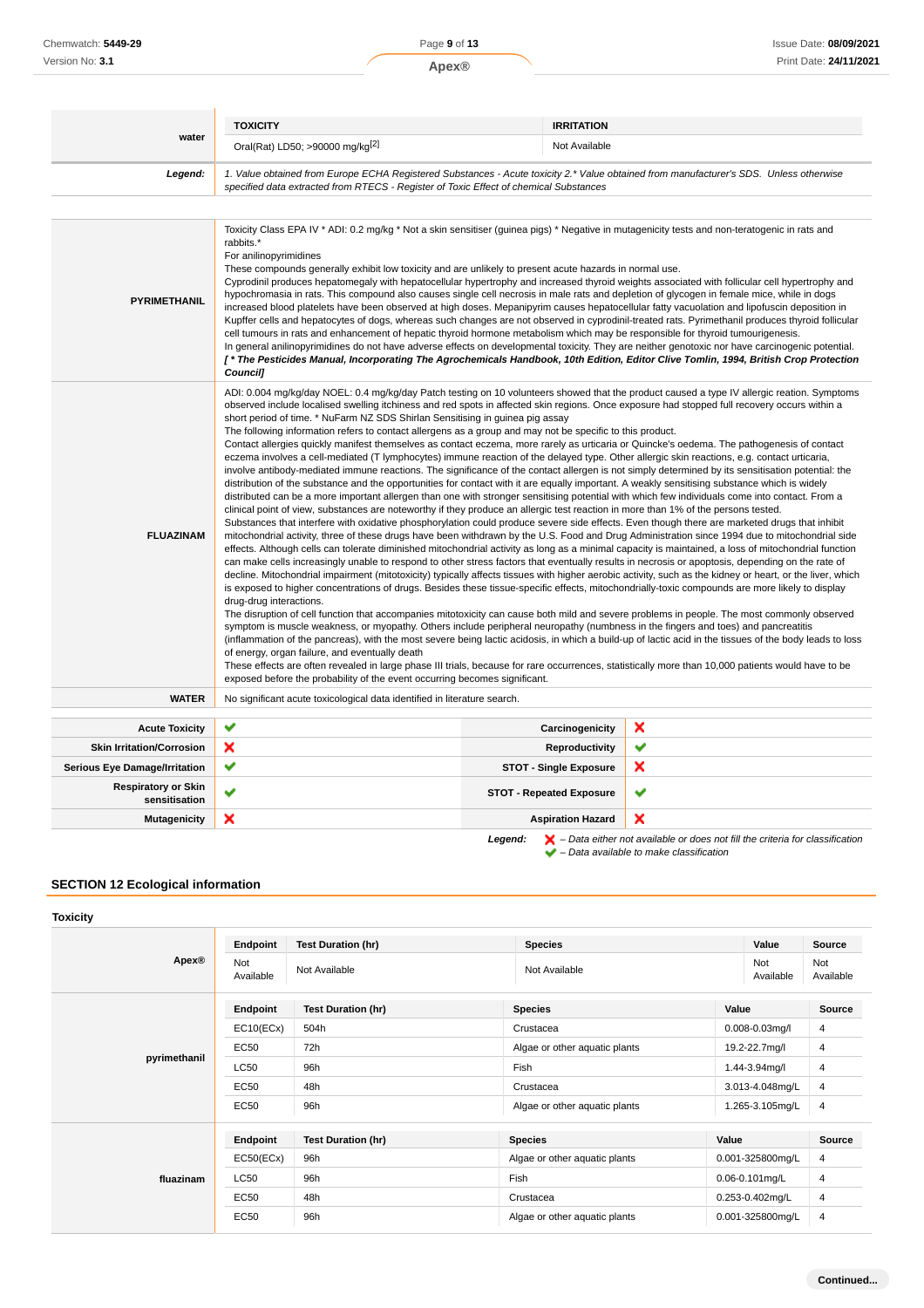|         | Endpoint         | <b>Test Duration (hr)</b>                                                                                                                                                                                                                                                                                                                                                                       | <b>Species</b> | Value            | <b>Source</b>    |
|---------|------------------|-------------------------------------------------------------------------------------------------------------------------------------------------------------------------------------------------------------------------------------------------------------------------------------------------------------------------------------------------------------------------------------------------|----------------|------------------|------------------|
| water   | Not<br>Available | Not Available                                                                                                                                                                                                                                                                                                                                                                                   | Not Available  | Not<br>Available | Not<br>Available |
| Legend: |                  | Extracted from 1. IUCLID Toxicity Data 2. Europe ECHA Registered Substances - Ecotoxicological Information - Aquatic Toxicity 3. EPIWIN Suite<br>V3.12 (QSAR) - Aquatic Toxicity Data (Estimated) 4. US EPA, Ecotox database - Aquatic Toxicity Data 5. ECETOC Aquatic Hazard Assessment<br>Data 6. NITE (Japan) - Bioconcentration Data 7. METI (Japan) - Bioconcentration Data 8. Vendor Data |                |                  |                  |

Toxic to aquatic organisms, may cause long-term adverse effects in the aquatic environment.

Do NOT allow product to come in contact with surface waters or to intertidal areas below the mean high water mark. Do not contaminate water when cleaning equipment or disposing of equipment wash-waters.

Wastes resulting from use of the product must be disposed of on site or at approved waste sites.

The nitrates are of environmental concern because of their high water solubility and consequent leaching, diffusion, and environmental mobility in soil and water. Nitrate can

contaminate groundwater to unacceptable levels. Nitrite is formed from nitrate or ammonium ion by micro-organisms in soil, water, sewage and the alimentary tract. The concern with nitrate in the environment is related to its conversion to nitrite.

 Methaemoglobinaemia is caused following exposure to high levels of nitrite and produces difficulties in oxygen transport in the blood. Thousands of cases involving poisoning of infants, particularly in rural areas, have been reported as a result of drinking nitrate rich well-water.

 Other concerns deriving from exposure to environmental nitrates relate to the production of nitrosamines following the reaction of food nitrites and secondary amines. Other nitrosocompounds may result following reaction with nitrites and amides, ureas, carbamates and other nitrogenous compounds. Nitrosamines produce liver damage, haemorrhagic lung lesions, convulsions and coma in rats, and teratogenic effects in experimental animals.

 The N-nitroso class of compounds include potent carcinogens and mutagens: induction of tumors by single doses of N-nitroso compounds testify to this. **DO NOT** discharge into sewer or waterways.

#### **Persistence and degradability**

| Ingredient | Persistence: Water/Soil | <b>Persistence: Air</b> |
|------------|-------------------------|-------------------------|
| fluazinam  | <b>HIGH</b>             | <b>HIGH</b>             |
| water      | LOW                     | LOW                     |

#### **Bioaccumulative potential**

| Ingredient | <b>Bioaccumulation</b>              |
|------------|-------------------------------------|
| fluazinam  | $' = 5.8477$<br>HIGH<br>$O(10^{10}$ |
|            |                                     |

## **Mobility in soil**

| Ingredient | <b>Mobility</b> |
|------------|-----------------|
| fluazinam  | 1700<br>OMIVO   |

#### **SECTION 13 Disposal considerations**

| Waste treatment methods      |                                                                                                                                                                                                                                                                                                                                                                                                                                                                                                                                                                                                                                                                                                                                                                                                                                                                                                                                                                                                                                                                                                                                                                                                                                                                                                                                                                                                                                                                                                                                                                                                                                                                                                                                                                                                                                                                                                                                                |
|------------------------------|------------------------------------------------------------------------------------------------------------------------------------------------------------------------------------------------------------------------------------------------------------------------------------------------------------------------------------------------------------------------------------------------------------------------------------------------------------------------------------------------------------------------------------------------------------------------------------------------------------------------------------------------------------------------------------------------------------------------------------------------------------------------------------------------------------------------------------------------------------------------------------------------------------------------------------------------------------------------------------------------------------------------------------------------------------------------------------------------------------------------------------------------------------------------------------------------------------------------------------------------------------------------------------------------------------------------------------------------------------------------------------------------------------------------------------------------------------------------------------------------------------------------------------------------------------------------------------------------------------------------------------------------------------------------------------------------------------------------------------------------------------------------------------------------------------------------------------------------------------------------------------------------------------------------------------------------|
| Product / Packaging disposal | • Containers may still present a chemical hazard/ danger when empty.<br>Return to supplier for reuse/ recycling if possible.<br>Otherwise:<br>If container can not be cleaned sufficiently well to ensure that residuals do not remain or if the container cannot be used to store the same<br>product, then puncture containers, to prevent re-use, and bury at an authorised landfill.<br>▶ Where possible retain label warnings and SDS and observe all notices pertaining to the product.<br>Legislation addressing waste disposal requirements may differ by country, state and/ or territory. Each user must refer to laws operating in their<br>area. In some areas, certain wastes must be tracked.<br>A Hierarchy of Controls seems to be common - the user should investigate:<br>Reduction<br>Reuse<br>$\cdot$ Recycling<br>Disposal (if all else fails)<br>This material may be recycled if unused, or if it has not been contaminated so as to make it unsuitable for its intended use. If it has been<br>contaminated, it may be possible to reclaim the product by filtration, distillation or some other means. Shelf life considerations should also be<br>applied in making decisions of this type. Note that properties of a material may change in use, and recycling or reuse may not always be<br>appropriate.<br>DO NOT allow wash water from cleaning or process equipment to enter drains.<br>It may be necessary to collect all wash water for treatment before disposal.<br>In all cases disposal to sewer may be subject to local laws and regulations and these should be considered first.<br>• Where in doubt contact the responsible authority.<br>Recycle wherever possible or consult manufacturer for recycling options.<br>Consult State Land Waste Authority for disposal.<br>Bury or incinerate residue at an approved site.<br>Recycle containers if possible, or dispose of in an authorised landfill. |

Ensure that the hazardous substance is disposed in accordance with the Hazardous Substances (Disposal) Notice 2017

#### **Disposal Requirements**

Packages that have been in direct contact with the hazardous substance must be only disposed if the hazardous substance was appropriately removed and cleaned out from the package. The package must be disposed according to the manufacturer's directions taking into account the material it is made of. Packages which hazardous content have been appropriately treated and removed may be recycled.

The hazardous substance must only be disposed if it has been treated by a method that changed the characteristics or composition of the substance and it is no longer hazardous. Only dispose to the environment if a tolerable exposure limit has been set for the substance.

Only deposit the hazardous substance into or onto a landfill or sewage facility or incinerator, where the hazardous substance can be handled and treated appropriately.

## **SECTION 14 Transport information**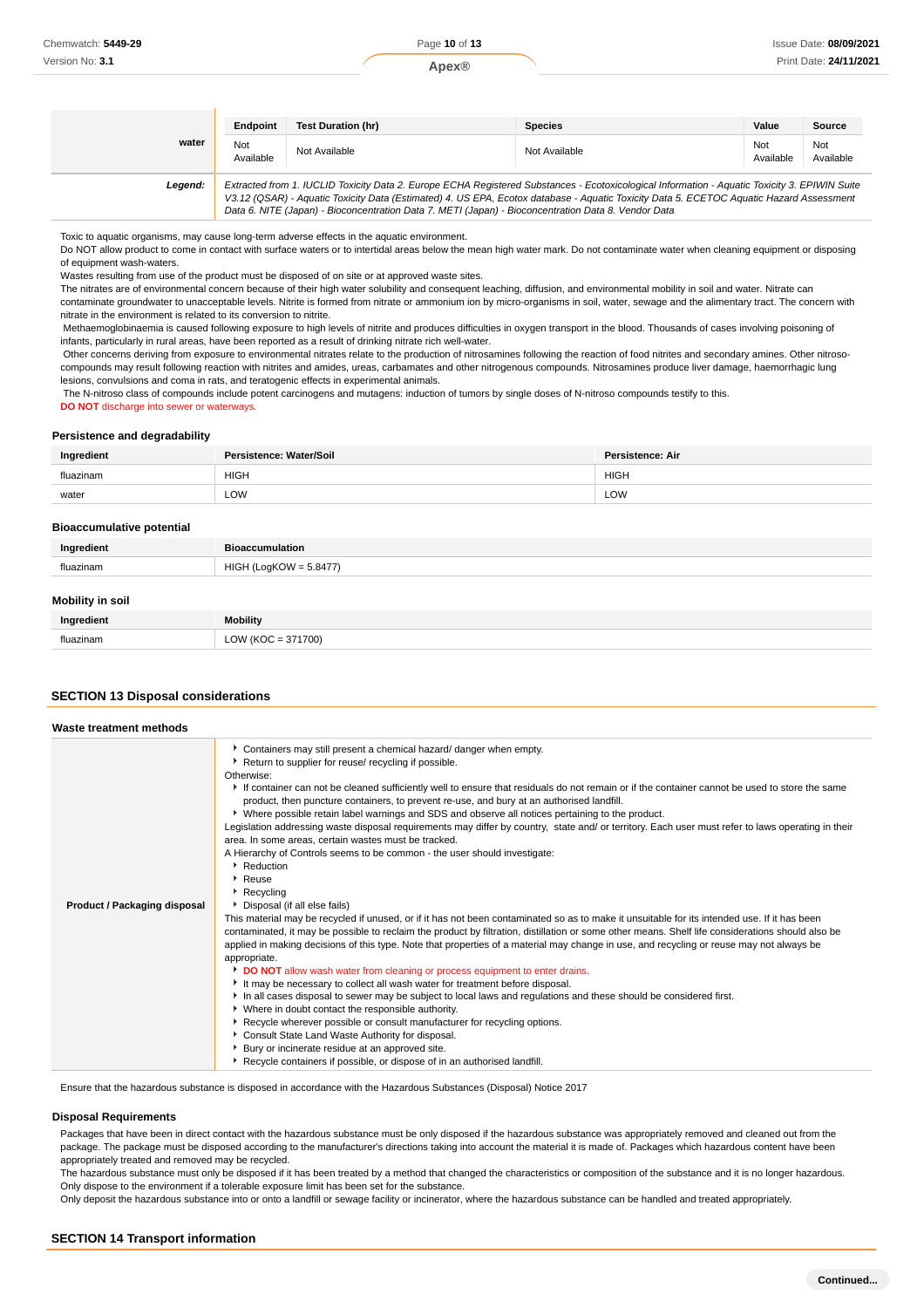

| <b>Labels Required</b>  |       |
|-------------------------|-------|
|                         | .     |
| <b>Marine Pollutant</b> |       |
| <b>HAZCHEM</b>          | $-3Z$ |

## **Land transport (UN)**

| UN number                    | 3082                                    |                                                                                           |
|------------------------------|-----------------------------------------|-------------------------------------------------------------------------------------------|
| UN proper shipping name      |                                         | ENVIRONMENTALLY HAZARDOUS SUBSTANCE, LIQUID, N.O.S. (contains fluazinam and pyrimethanil) |
| Transport hazard class(es)   | 9<br>Class<br>Subrisk<br>Not Applicable |                                                                                           |
| Packing group                | Ш                                       |                                                                                           |
| <b>Environmental hazard</b>  | Environmentally hazardous               |                                                                                           |
| Special precautions for user | Special provisions<br>Limited quantity  | 274; 331; 335; 375<br>5L                                                                  |

# **Air transport (ICAO-IATA / DGR)**

| UN number                    | 3082                                                                                                                                                                         |                                                                                                             |                                                                     |  |
|------------------------------|------------------------------------------------------------------------------------------------------------------------------------------------------------------------------|-------------------------------------------------------------------------------------------------------------|---------------------------------------------------------------------|--|
| UN proper shipping name      |                                                                                                                                                                              | Environmentally hazardous substance, liquid, n.o.s. * (contains fluazinam and pyrimethanil)                 |                                                                     |  |
| Transport hazard class(es)   | <b>ICAO/IATA Class</b><br>ICAO / IATA Subrisk<br><b>ERG Code</b>                                                                                                             | 9<br>Not Applicable<br>9L                                                                                   |                                                                     |  |
| Packing group                | $\mathbf{III}$                                                                                                                                                               |                                                                                                             |                                                                     |  |
| <b>Environmental hazard</b>  | Environmentally hazardous                                                                                                                                                    |                                                                                                             |                                                                     |  |
| Special precautions for user | Special provisions<br>Cargo Only Packing Instructions<br>Cargo Only Maximum Qty / Pack<br>Passenger and Cargo Packing Instructions<br>Passenger and Cargo Maximum Qty / Pack | Passenger and Cargo Limited Quantity Packing Instructions<br>Passenger and Cargo Limited Maximum Qty / Pack | A97 A158 A197 A215<br>964<br>450L<br>964<br>450L<br>Y964<br>30 kg G |  |

# **Sea transport (IMDG-Code / GGVSee)**

| UN number                    | 3082                                                                 |                                                                                           |
|------------------------------|----------------------------------------------------------------------|-------------------------------------------------------------------------------------------|
| UN proper shipping name      |                                                                      | ENVIRONMENTALLY HAZARDOUS SUBSTANCE, LIQUID, N.O.S. (contains fluazinam and pyrimethanil) |
| Transport hazard class(es)   | <b>IMDG Class</b><br><b>IMDG Subrisk</b>                             | 9<br>Not Applicable                                                                       |
| Packing group                | Ш                                                                    |                                                                                           |
| <b>Environmental hazard</b>  | <b>Marine Pollutant</b>                                              |                                                                                           |
| Special precautions for user | <b>EMS Number</b><br>Special provisions<br><b>Limited Quantities</b> | $F-A$ , S-F<br>274 335 969<br>5L                                                          |

**Transport in bulk according to Annex II of MARPOL and the IBC code** Not Applicable

# **Transport in bulk in accordance with MARPOL Annex V and the IMSBC Code**

| <b>Product name</b> | Group         |
|---------------------|---------------|
| pyrimethanil        | Not Available |
| fluazinam           | Not Available |
| water               | Not Available |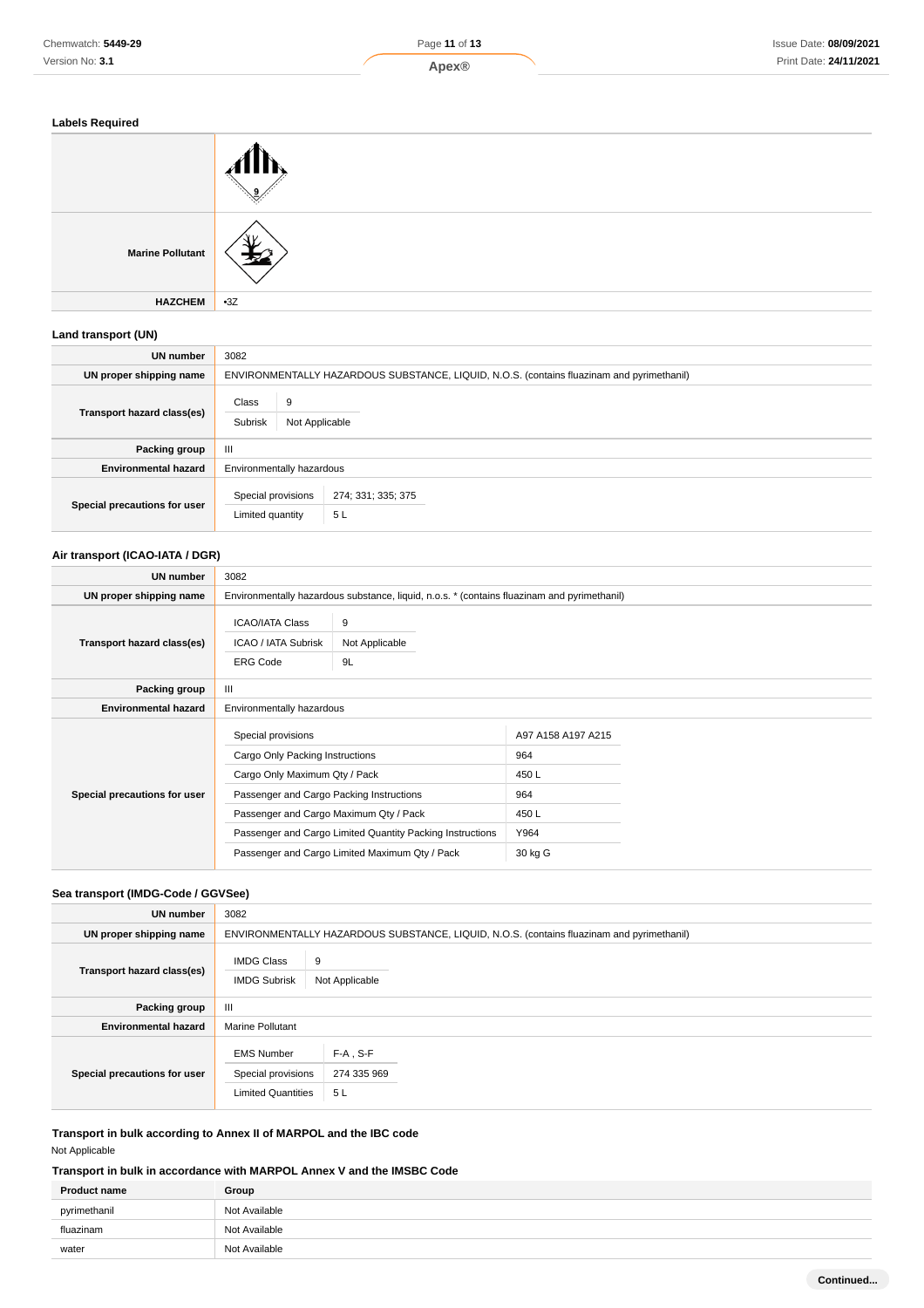## **Transport in bulk in accordance with the ICG Code**

| <b>Product name</b> | Ship Type     |
|---------------------|---------------|
| pyrimethanil        | Not Available |
| fluazinam           | Not Available |
| water               | Not Available |

# **SECTION 15 Regulatory information**

## **Safety, health and environmental regulations / legislation specific for the substance or mixture**

This substance is to be managed using the conditions specified in an applicable Group Standard

| <b>HSR Number</b> | <b>Group Standard</b> |
|-------------------|-----------------------|
| <b>HCD100838</b>  | Not Available         |
|                   |                       |

Please refer to Section 8 of the SDS for any applicable tolerable exposure limit or Section 12 for environmental exposure limit.

| pyrimethanil is found on the following regulatory lists                                        |                                                                                |
|------------------------------------------------------------------------------------------------|--------------------------------------------------------------------------------|
| New Zealand Approved Hazardous Substances with controls                                        | New Zealand Inventory of Chemicals (NZIoC)                                     |
| New Zealand Hazardous Substances and New Organisms (HSNO) Act - Classification<br>of Chemicals |                                                                                |
| fluazinam is found on the following regulatory lists                                           |                                                                                |
| New Zealand Approved Hazardous Substances with controls                                        | New Zealand Hazardous Substances and New Organisms (HSNO) Act - Classification |
| New Zealand Hazardous Substances and New Organisms (HSNO) Act - Classification                 | of Chemicals - Classification Data                                             |
| of Chemicals                                                                                   | New Zealand Inventory of Chemicals (NZIoC)                                     |
| water is found on the following regulatory lists                                               |                                                                                |
| New Zealand Inventory of Chemicals (NZIoC)                                                     |                                                                                |
|                                                                                                |                                                                                |
| <b>Hazardous Substance Location</b>                                                            |                                                                                |
| Subject to the Health and Safety at Work (Hazardous Substances) Regulations 2017.              |                                                                                |
|                                                                                                |                                                                                |

| <b>Hazard Class</b> | <b>Quantities</b> |
|---------------------|-------------------|
| Not Applicable<br>. | Not Applicable    |

### **Certified Handler**

Subject to Part 4 of the Health and Safety at Work (Hazardous Substances) Regulations 2017.

| <b>Class of substance</b> | նuantities     |
|---------------------------|----------------|
| Not Annlicable<br>.       | Not Applicable |

Refer Group Standards for further information

# **Maximum quantities of certain hazardous substances permitted on passenger service vehicles**

Subject to Regulation 13.14 of the Health and Safety at Work (Hazardous Substances) Regulations 2017.

| (aggregate water capacity in mL) | Liauid (L' | Solid (kg) | Maximum quantity per package for each classification |
|----------------------------------|------------|------------|------------------------------------------------------|
| 120                              |            |            |                                                      |

## **Tracking Requirements**

Not Applicable

#### **National Inventory Status**

| <b>National Inventory</b>                          | <b>Status</b>                       |
|----------------------------------------------------|-------------------------------------|
| Australia - AIIC / Australia<br>Non-Industrial Use | No (pyrimethanil; fluazinam)        |
| Canada - DSL                                       | No (pyrimethanil; fluazinam)        |
| Canada - NDSL                                      | No (pyrimethanil; fluazinam; water) |
| China - IECSC                                      | No (fluazinam)                      |
| Europe - EINEC / ELINCS / NLP                      | No (fluazinam)                      |
| Japan - ENCS                                       | No (pyrimethanil; fluazinam)        |
| Korea - KECI                                       | Yes                                 |
| New Zealand - NZIoC                                | Yes                                 |
| Philippines - PICCS                                | No (pyrimethanil; fluazinam)        |
| <b>USA - TSCA</b>                                  | No (pyrimethanil; fluazinam)        |
| Taiwan - TCSI                                      | Yes                                 |
| Mexico - INSQ                                      | Yes                                 |
| Vietnam - NCI                                      | Yes                                 |
| Russia - FBEPH                                     | No (pyrimethanil; fluazinam)        |